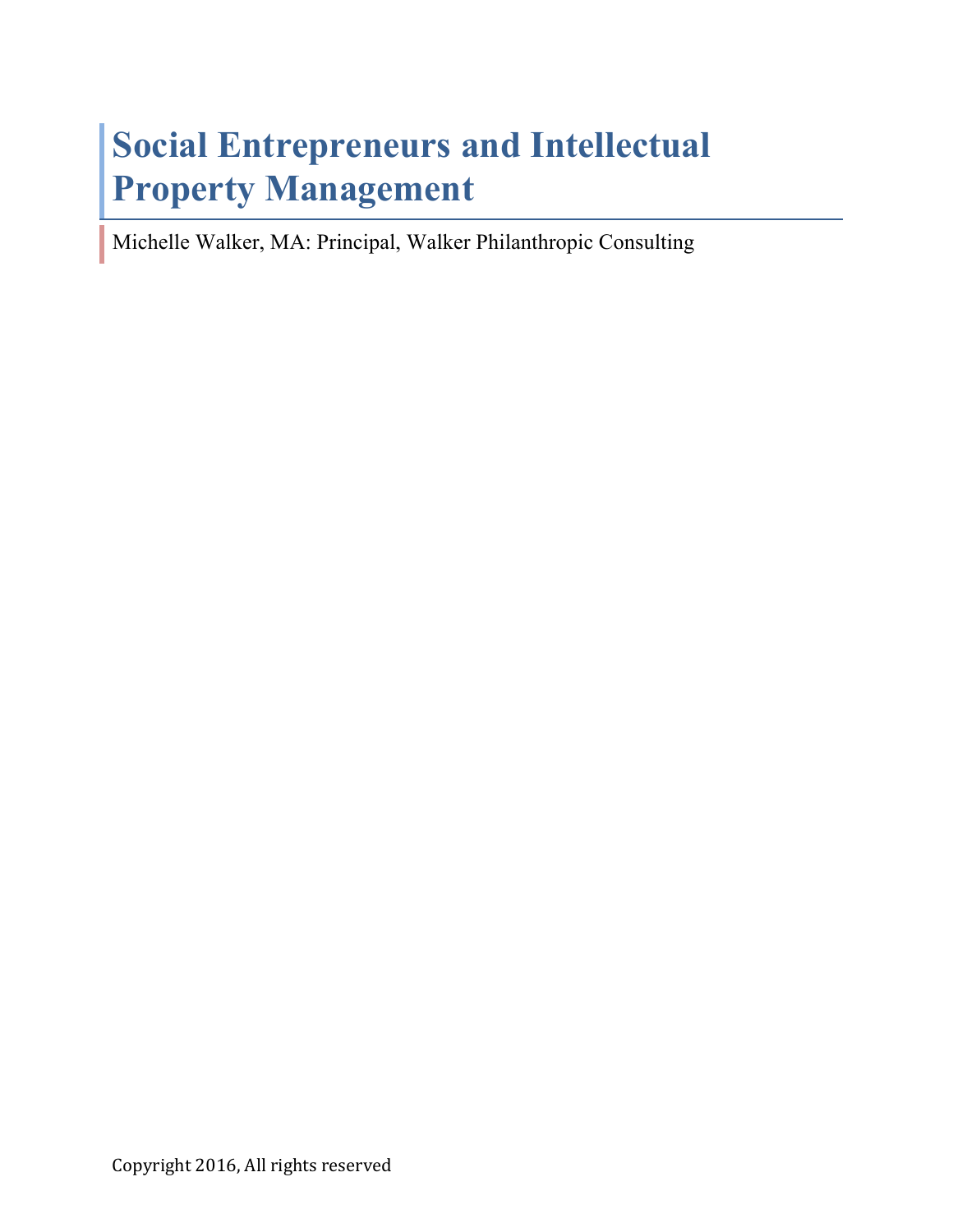# **I. Background**

Intellectual property assets are strategically used by industry to generate revenue, expand business opportunities, recruit and retain talent, attract investors, and to secure a market niche. In the United States (U.S.), which is the legal framework used for this survey research, four primary forms of legally defensible intellectual property rights are granted: patents, trademark, copyright, and trade secret. Patents and trademarks are granted and administered through the U.S. Patent and Trademark Office. Patents are available for new, useful and non-obvious processes or products and must be vetted against existing patents and registered to be valid (Clowney, 2011). A trademark is defined as "…a word, symbol, or other signifier used to distinguish a good or service produced by one firm from the goods or services of other firms" (Landes and Posner, 2003, p. 166) and must be registered to be enforceable. Copyright is the protection of facts or ideas in a work of original authorship, such as books, training manuals, computer programs, databases, and various forms of art, once they are in any tangible form of expression (Akin, et al., 2007). Copyright can be registered, but need not be to be legally protected; rather it simply needs to be marked as copyrighted material. Trade secret, by contrast, is not registered or disclosed publicly as it "... is an item of information—commonly a customer list, business plan, recipe, or manufacturing process—that has commercial value and that the firm possessing the information want to conceal from its competitors in order to prevent their duplicating it." (Landes and Posner, 2003, p. 354)

Innovation in industry is often marked by the creation of some form of intellectual property (IP). Historically, firms have chosen from defensive, offensive, and/or open strategies to manage and leverage their IP assets (Fisher and Oberholzer-Gee, 2013). Increasingly firms employ a mix of strategies to optimize business objectives (Henkel, Baldwin and Shih, 2012;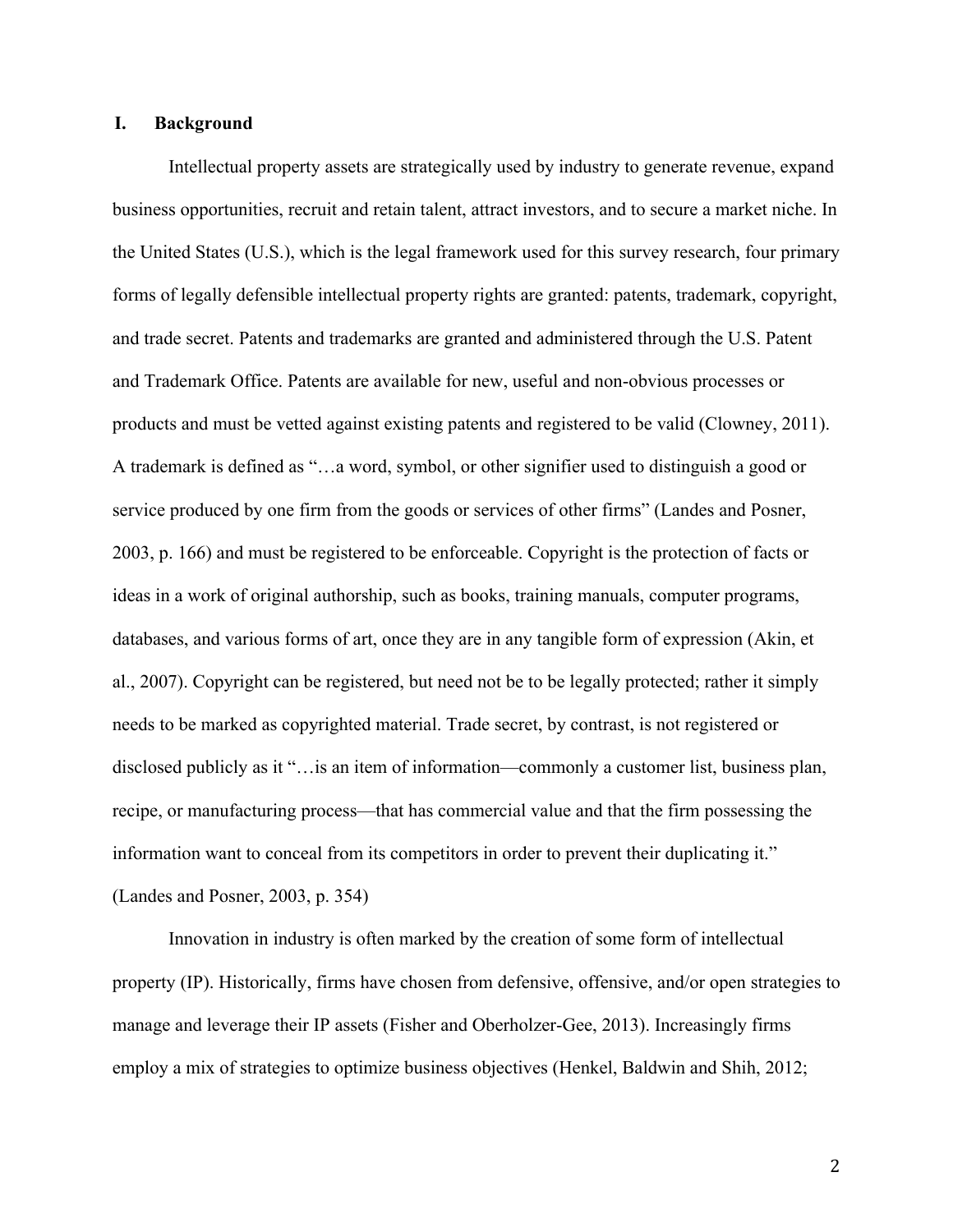Phelps and Kline, 2009; Roijakkers, et al., 2013; World Intellectual Property Office, 2011, p. 109-136). Firms are increasingly acknowledging that IP is a primary source of a firm's value and represents a large portion of the market capitalization in publicly traded firms (Johnson, Neave and Pazderka, 2001; Phelps and Kline, 2009, p. 137). From a governance perspective, the industrial firm's executives have a vested interest in the increasing pool of IP assets and the associated or realized value of the IP asset pool. External stakeholders, such as shareholders, institutional investors, collaborating firms, complementary firms, or customers, value intellectual property assets, too, and it is expressed through financial and/or contractual transactions with the firm.

Social entrepreneurship and social enterprise (SE), defined as innovation in the social sector, is also accompanied by the creation of intellectual property assets. Does it therefore follow that the executives and stakeholders of SEs recognize and value the IP in these organizations, too? To the best of our knowledge, no research has been conducted or published on the management of intellectual property by SE to generate revenue, expand organizational opportunities, recruit and retain talent, attract investors (donors), or secure their niche, as is done by industry. Understanding these uses of intellectual property in SE is important to gaining a richer understanding of how SEs operate, how their governance teams think about and manage the SE's innovations for addressing social problems, and how they communicate or leverage the value of their IP with stakeholders.

# **II. Social Innovation Context**

The social sector is composed of organizations and individuals that work on solving social problems, but are neither industry nor government, though they may work with industry and government to solve identified problems. SEs, for the purposes of this survey research, were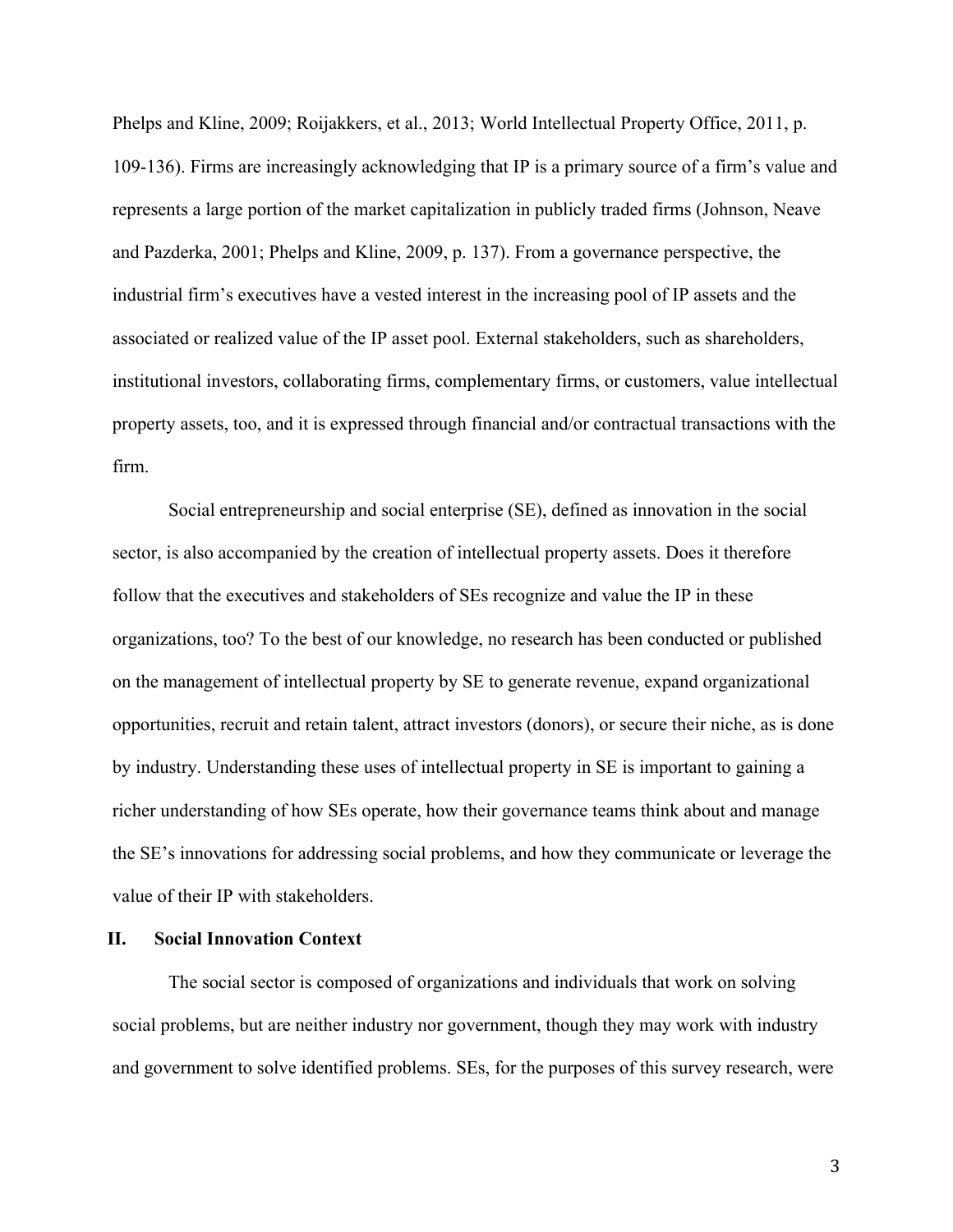limited to social sector organizations classified by and registered with the U.S. Internal Revenue Service (IRS) as 501(c)3 organizations and vetted by the Social Impact Exchange (2014) for meeting specific impact, growth, and evidence benchmarks. The 501(c)3 classification refers to nonprofit organizations in the U.S. that meet standards for public benefit and are granted exemption from federal income tax, except as it applies to unrelated business income. The  $501(c)3$  status also confers a second tax advantage that is limited to the  $501(c)3$  designation: donors to these organizations may claim a deduction on income taxes if they itemize their federal tax filings with the IRS.

The goal of this survey research is to gather basic information from social entrepreneurs/social enterprises on their management of intellectual property. The survey questions are a first step towards understanding SE organizational strategy and philosophy for growth, scaling, and/or replication activities and the IP policies that support that organizational strategy. First, we are interested in whether SEs recognize the intellectual property within their organizations. For example, do SEs think of their innovations, like activity sheets for an afterschool arts program developed by staff, as qualifying as IP under copyright law? Further, we ask how they protect it: do SEs have written policies regarding their IP? Who/what was the impetus for these policies come from: internal or external stakeholders? Who is responsible for enforcing the policies? Finally, we want to know the consequences, if any, of the existence of those policies. Are there variations in the IP policies across organizations? Do these policies support employee and trustee recruitment and retention? Do these policies enable revenue generation, business expansion (i.e. scaling/replication), or niche protection?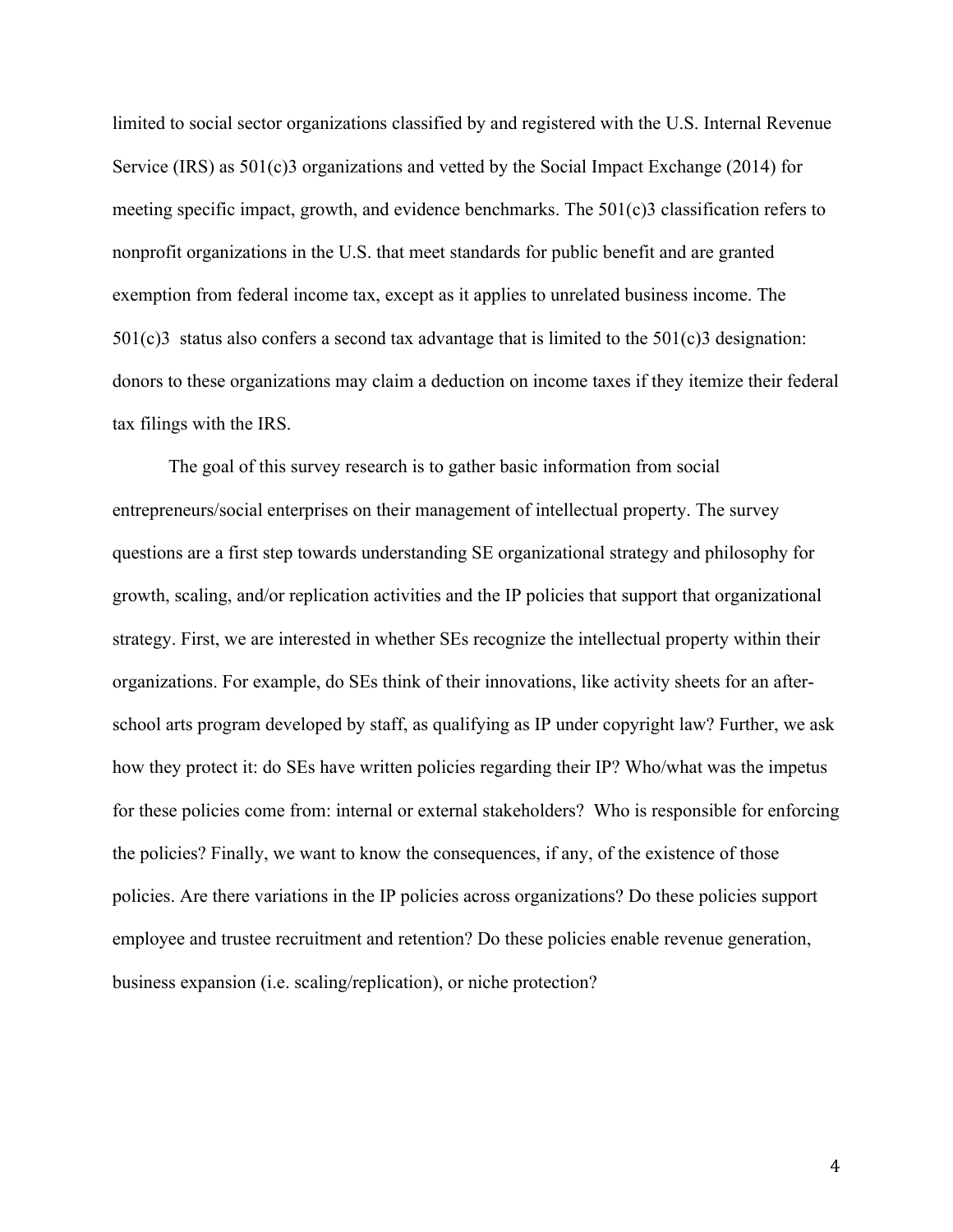# **III. Intellectual Property Literature**

It became evident after an extensive search for existing social enterprise IP literature that there was no available survey data to build from for this project. The literature review therefore started with the texts listed in Appendix A in order to develop an informed IP strategy and management framework. The texts selected for the strategy and management framework were chosen so as to include multiple perspectives on IP as a strategic tool in industry. This was important for the development of succinct and focused survey questions that would elucidate IP policies and management in SE organizations, and which could be compared with the predominant IP strategies in industry. Strong and weak IP management choices are lie on a continuum and are considered to be reflective of a philosophical choice towards protectionist or open source strategies, respectively. The Phelps and Kline (2009) selection included perspectives on strong IP regimes and active IP management as a revenue generator and niche protector. Strong IP regimes are associated with higher levels of IP protection through fees, licensing, and legal enforcement against infringers. Weak IP regimes are associated with asset owners granting a varying array of free access, modification, and sharing rights to other users (Chesborough, 2006; Bingham and Spradlin, 2011). Generally, in a weaker system, revenue models are based on providing services related to the IP or the generation of reputational capital for firm managers, rather than selling products. Gosseries, Marciano & Strowel (2008) edited a collection of essays that provided ethical and philosophical dimensions to what intellectual property is and how legal structures for IP impact justice and equity. The essays added perspective on IP's role in addressing social problems to a discourse dominated by arguments of capitalism, competition, and innovation. Lessig (2002) and Landes and Posner (2003) focused on the moral, legal, and economic theories and implications of IP strategy on modern capitalism and global society.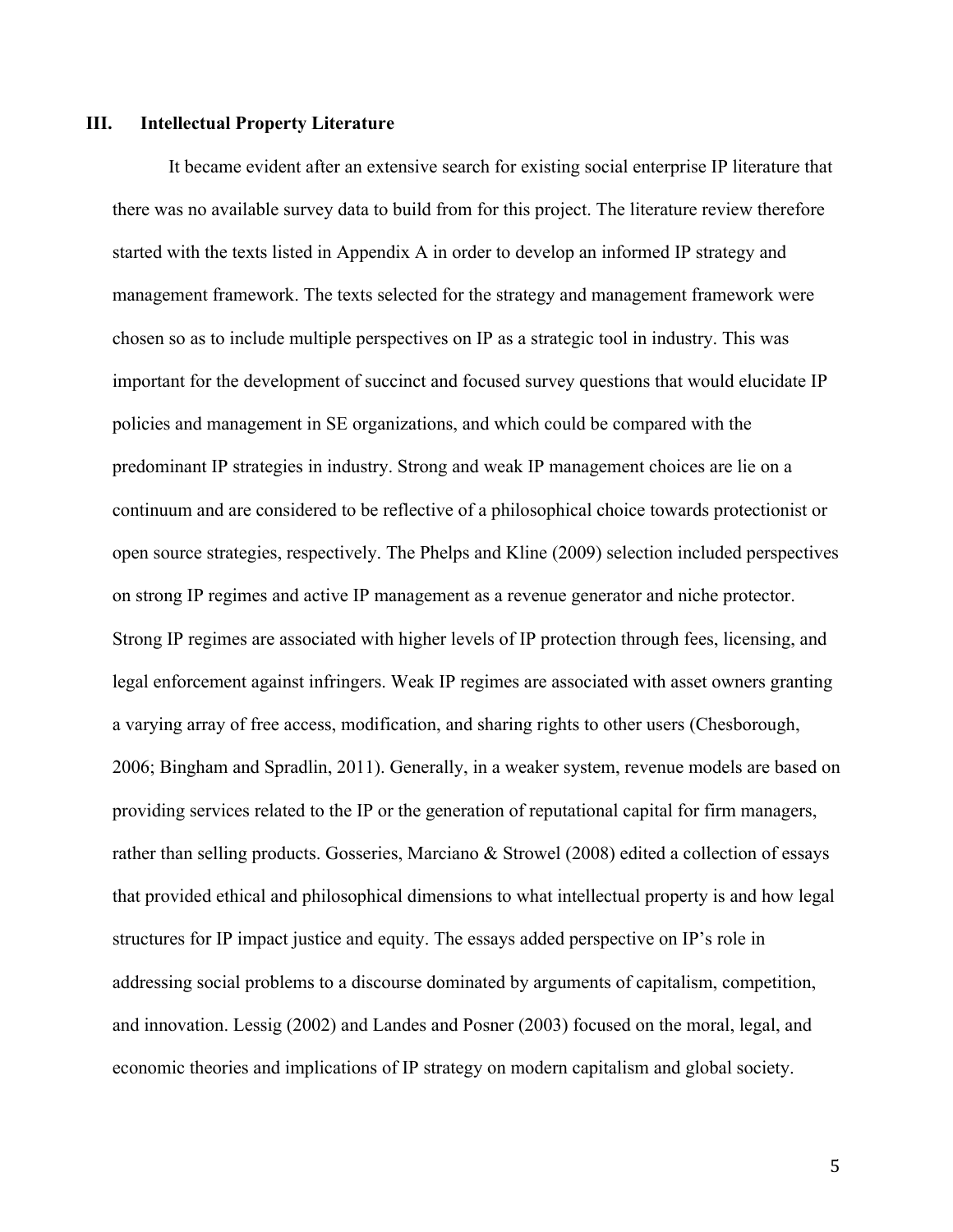The majority of peer-reviewed and professional literature on IP in the social sector is focused on basic legal rights in copyright and trademark. There is, however, a segment of literature that focuses on the economic and social justice impacts of strong and weak IP regimes on the development of pharmaceuticals in areas of critical global health needs. In adjacent intellectual capital literature there are some references to IP management by nonprofits as part of a larger knowledge asset management strategy (Kong, 2003; Kong 2007). Additionally, some anecdotal insight on the philosophy of IP management can be gleaned from blogs, interviews, and discussions with practitioners (Jewell, 2013; Tripp, 2013; Strickland, 2013), but that is not enough to establish standards of practice or generalizations for the sector at-large.

# **IV. Survey Development**

A scan of available IP surveys was conducted, but there were no surveys found that focused on non-profits/social enterprises and intellectual property. However, there were four surveys found that helped shape the format and question design of this survey. One was a survey of IP enforcement by small firms in the United Kingdom (Intellectual Property Office, October 2010). Another survey was from the National Sciences and Engineering Research Council of Canada (NSERC) to recipients of NSERC research funding (NSERC, 2008). A third survey asked Australian Cooperative Research Centres how they manage IP issues and relationships with their partners (Sheen, 2000). The fourth survey was from the Intellectual Property Owners Association. The survey was sent to association members who were asked questions specifically about the strategic management of IP (Cockburn & Henderson, 2003). These surveys were helpful in the early stages of question development and in the assessment of each question's relevance to the information the survey is intended to gather.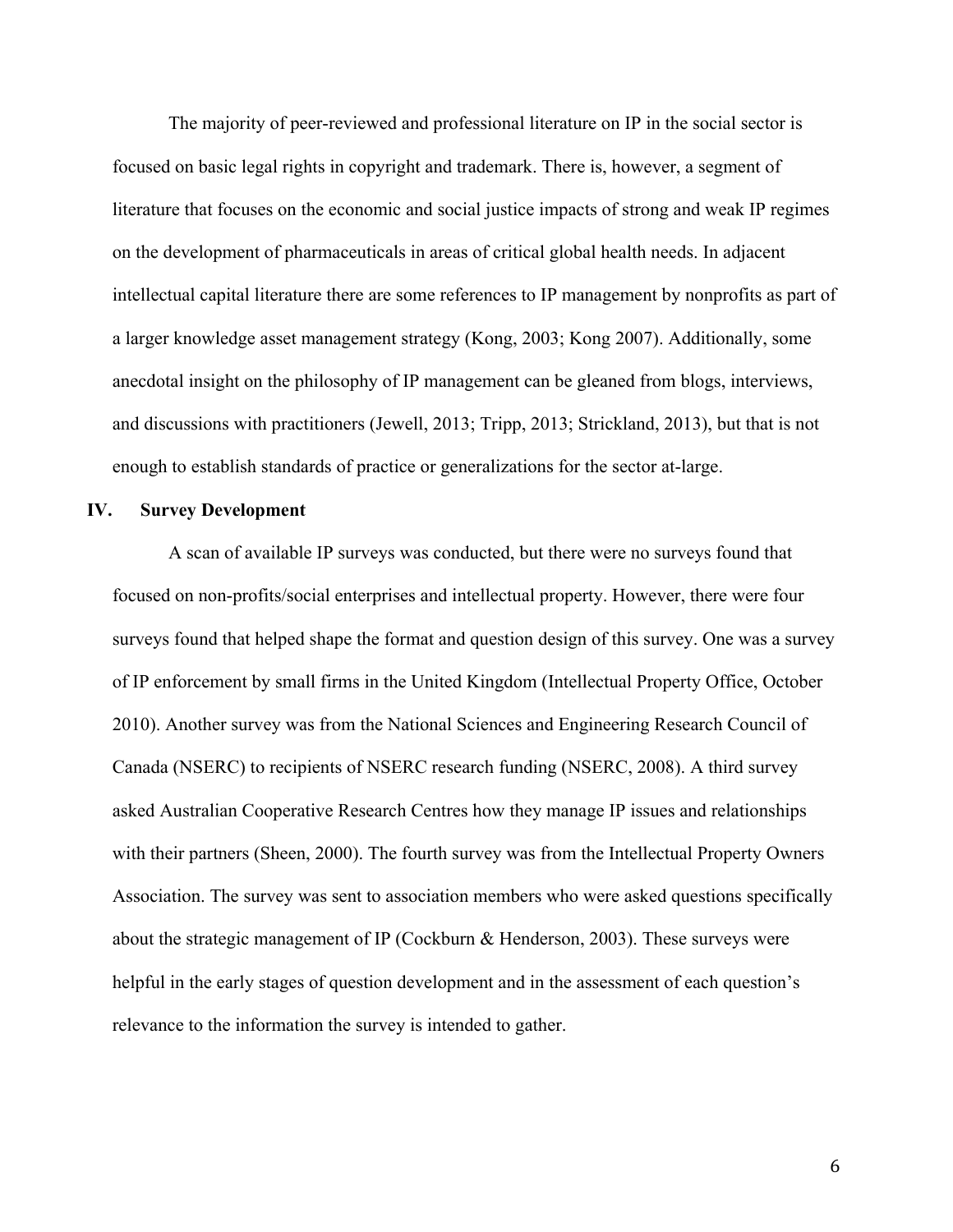Development of the survey questions and survey logic went through several stages of review and testing. The initial survey included more than 50 questions, which was too long to ensure completion. Questions about organizational structure, registration, and operations that could be found in other ways were therefore eliminated. The next iteration was 30 questions. The incorporation of simple skip logic made it possible to answer as few as two questions based on the response to the first question and up to 30 questions if a respondent chose every skip logic answer.

This 30-question survey was drafted in a digital survey service to facilitate distribution and data collection for the final sample group. A group of colleagues were asked to pre-test the online survey for clarity, proofing, and respondent experience. Feedback from the pre-test led to several wording changes to increase question clarity. The pre-test also led to some formatting changes and response field format changes to streamline the respondent experience.

Next, a pilot test was sent to colleagues who exclusively work in the social sector as at least managers of programs. This group was selected for the pilot test so that they could answer the questions from a leadership perspective. There were minor question edits and navigation changes made based on pilot group feedback. The final survey questions are available in Appendix B.

#### **V. Survey Sample**

The intended recipients of the survey were executives of SE organizations since they are likely to have primary control over the implementation of policies and the IP decisions of the organization on a daily basis. Executive level for this survey means Chief Executive Officer, Executive Director, Chief Financial Officer, Chief Operating Officer, Chief Counsel, President, Vice President, and similar positions.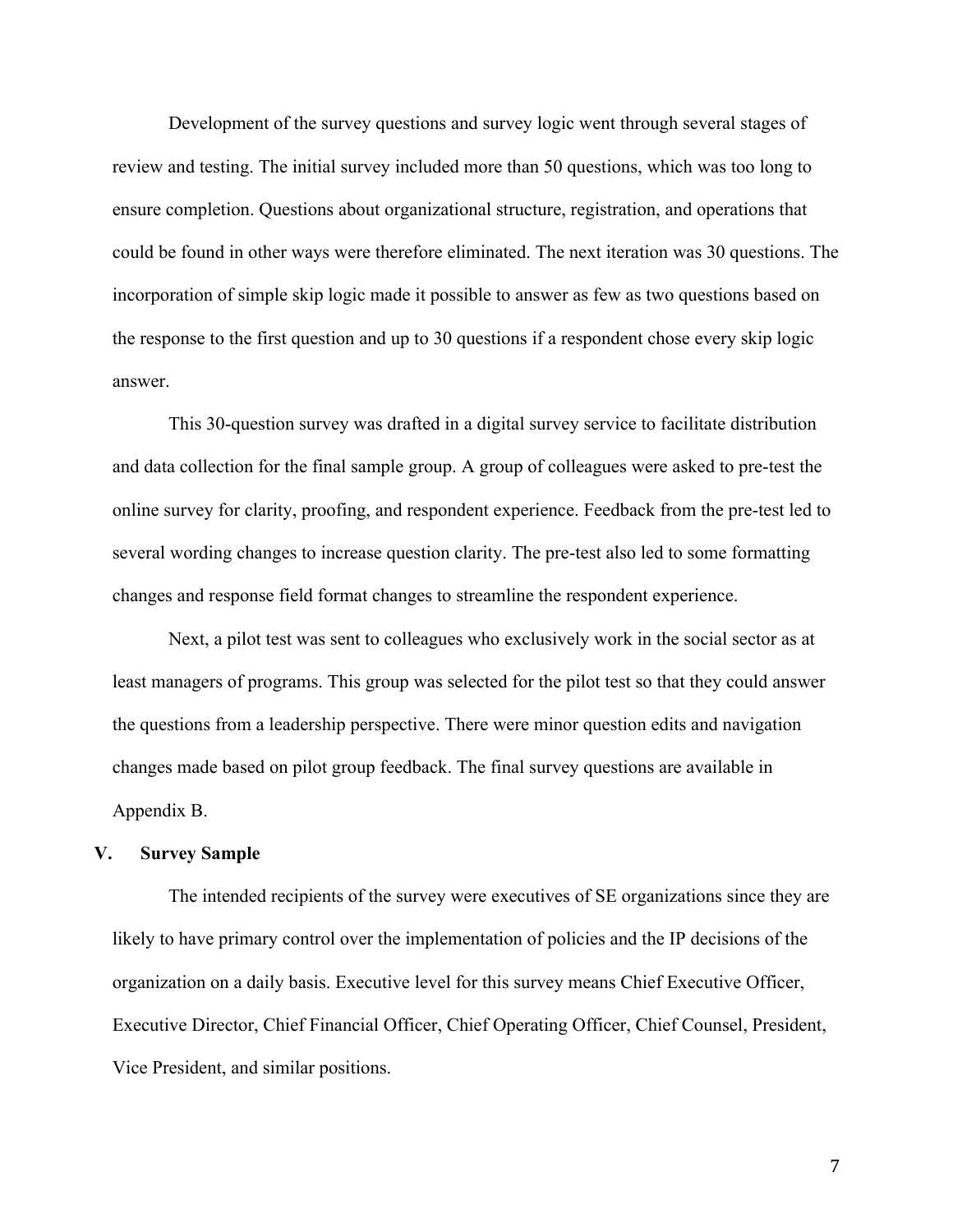The sample used was a convenience sample. An initial sample was developed by scanning "best of" or "top 25" lists found online to create a group from the overlaps among those lists. The generation of the sample through this method led to several concerns. First, each of the lists were using unique criteria for inclusion on the ranked list, including definitions of social entrepreneurship which did not always match the definition used for the purposes of this research. Not all of the organizations conducted programs in the United States, which made those organizations ineligible for this sample since an organization not operating in the U.S. would be unlikely to utilize or manage IP based on U.S. intellectual property law and protections. Finally, contact information for the current executive leadership was difficult to access since not all organizations make emails for leadership available on their websites.

The S&I 100 Index (2014) was discovered in the course of scanning "best of" lists. This index is curated and compiled by the Social Impact Exchange. Using the organizations on the S&I 100 Index as the sample offered a solution to the issues created by the method outlined above. The Social Impact Exchange only lists SE organizations based in and operating in the United States. In addition, they vet each SE on their list against a standard rubric for impact, growth, and evidence criteria. The Social Impact Exchange, though not willing to provide a file of contact information for their list, did give permission to join their organization. Membership with the Social Impact Exchange provided access to the email address of the CEO for every organization on the S&I 100 Index. All 107 organizations on the S&I 100 index were included in the convenience sample for this survey.

#### **VI. Findings**

The 107 executive contacts were emailed an invitation to participate in the survey with a link to the survey included in the email (Appendix C). Five of those emails were undeliverable.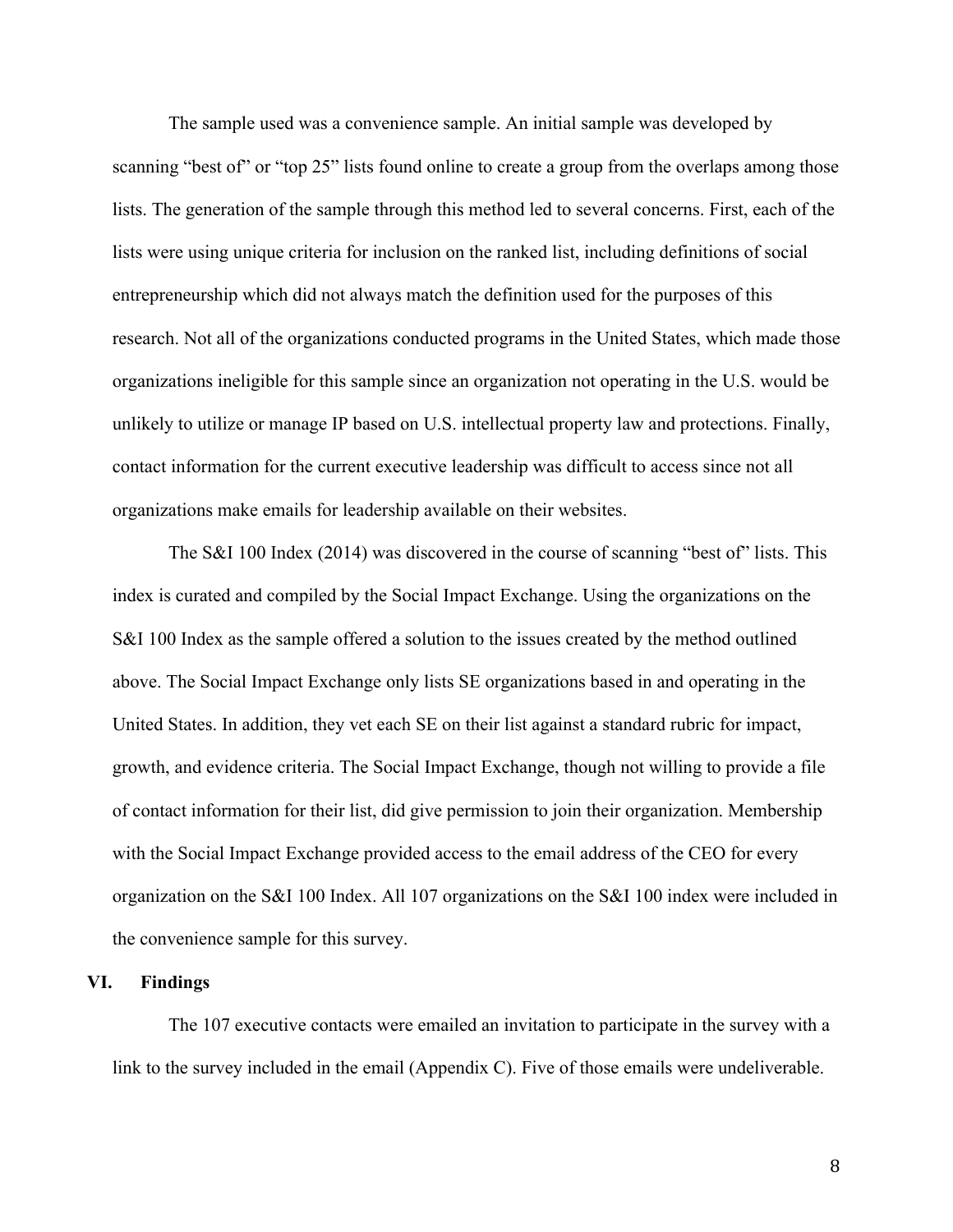Three of the undeliverable receipts provided alternate contact information. Those three alternate contacts were also sent an invitation to the survey. In total, 110 invitations were emailed to 105 contactable organizations.

Twenty-one organizations registered and completed surveys for a 20% participation rate. All responses were anonymous. Fifteen (71.43%) respondents identified as CEO/Executive Director, two (9.52%) selected COO, one (4.76%) indicated Chairman of the Board, or similar position. There were three write-in responses; two (9.52%) wrote legal counsel and one (4.76%) was general counsel. All of the respondents met the requirement that a member of the organization's executive leadership complete the survey.

The first question in the survey asked respondents to identify which forms of IP the organization has as a part of its assets, brand, services, marketing and/or program materials. One of the possible answers to this question is "none of the above". The two respondents (9.52%) that chose "none of the above" were skipped to the end of the survey where they were asked to identify their position in the responding organization and thanked for their participation.

The remaining 19 (90.47%) respondents identified as having one or more forms of IP assets forms within the organization. This is a high percentage, but seems reasonable for two reasons. First, the sample is composed entirely of SE firms who, by definition, are innovative and are likely more cognizant that IP is a product and tool of the innovation process. Second, there is a distinction between recognizing and identifying IP in an organization and actively managing that IP. It is not unreasonable to assume that most executives can identify and define patents, copyrights, trademarks, and trade secrets within their organization since they are skilled leaders. This does not imply that those leaders or their organizations actively manage the IP however, simply that they can recognize and identify it.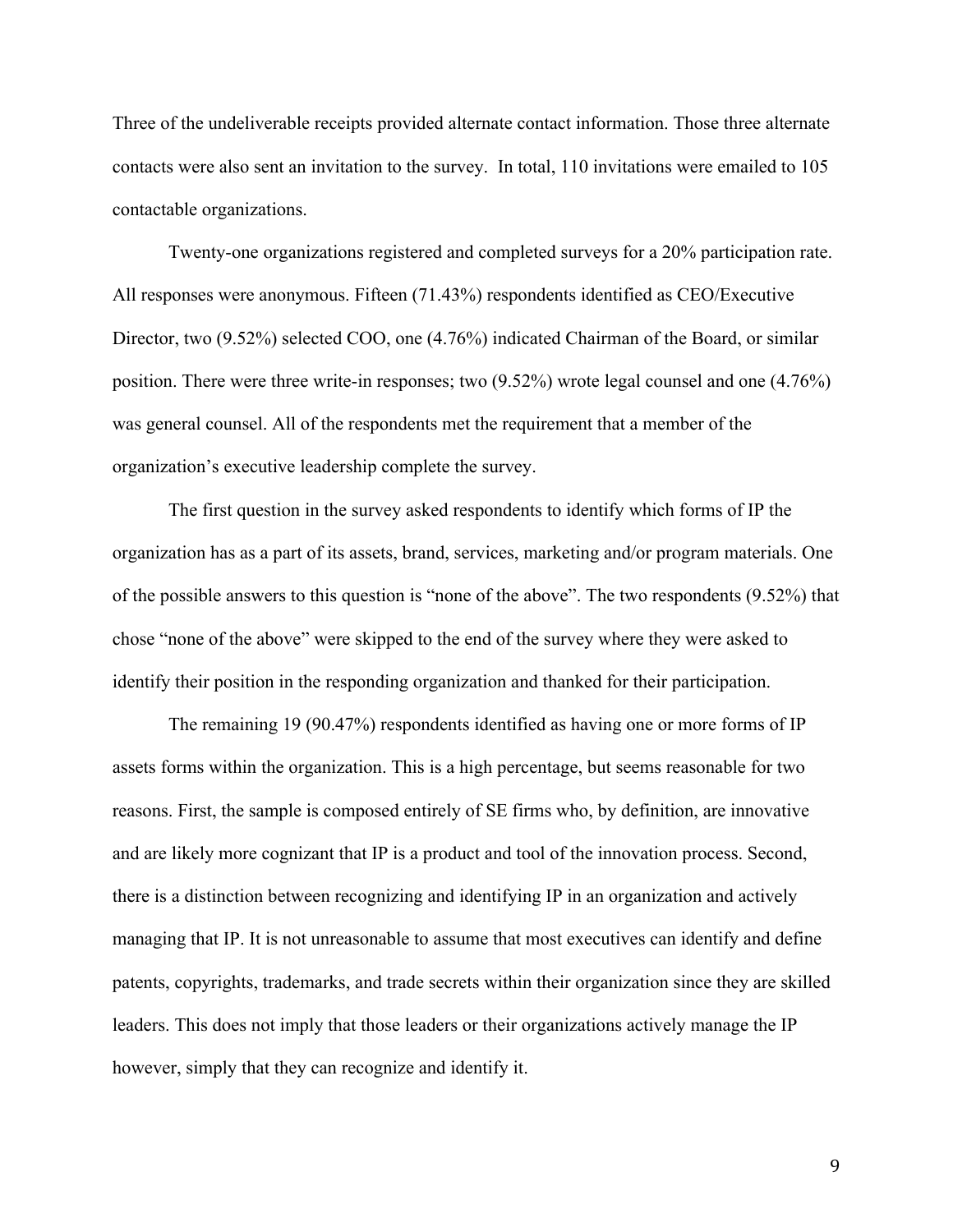Seventeen (89.47%) of these 19 respondents have trademark(s). Seventeen (89.47%), though not the same 17 as the trademark respondents, indicated having copyrights. Two (10.52%) indicated trade secrets. Those same two organizations indicated having all three forms of IP. None of the respondents indicated a patent as part of their IP assets.

The 19 respondents indicating that their organization had IP assets were then asked whether the IP was officially registered with either the U.S. Copyright Office or the U.S. Patent & Trademark Office. Three of these 19 respondents (15.79%) indicated that none of the IP were registered with either office. One (5.26%) indicated that only the copyright is officially registered. Five (26.32%) indicated that the trademark is officially registered. And 10 (52.63%) indicated that both are officially registered. Copyright law does not require registration to provide legal protection, so the fact that only 11 (64.70%) of 17 organizations with copyrights have them officially registered is not surprising. However, a trademark is not enforceable unless it is registered. The responses indicate that 15 (88.23%) of 17 organizations with trademarks have secured proper trademark registration. Although this seems a high percentage, and indicates that leaders recognize IP, some have not undertaken all of the basic and necessary legal steps to secure the enforcement of the organization's property rights.

Next, the 19 respondents with IP (hereafter referred to as "respondents") were asked if the organization has written policies regarding IP. Ten (52.63%) of the respondents indicated yes, 8 (42.10%) indicated no, and 1 (5.26%) indicated that they do not know. Although 16 (84.21%) respondents have undertaken the required protocols to legally protect their IP, only 10 (52.63%) of them have internal controls guiding the management of their IP.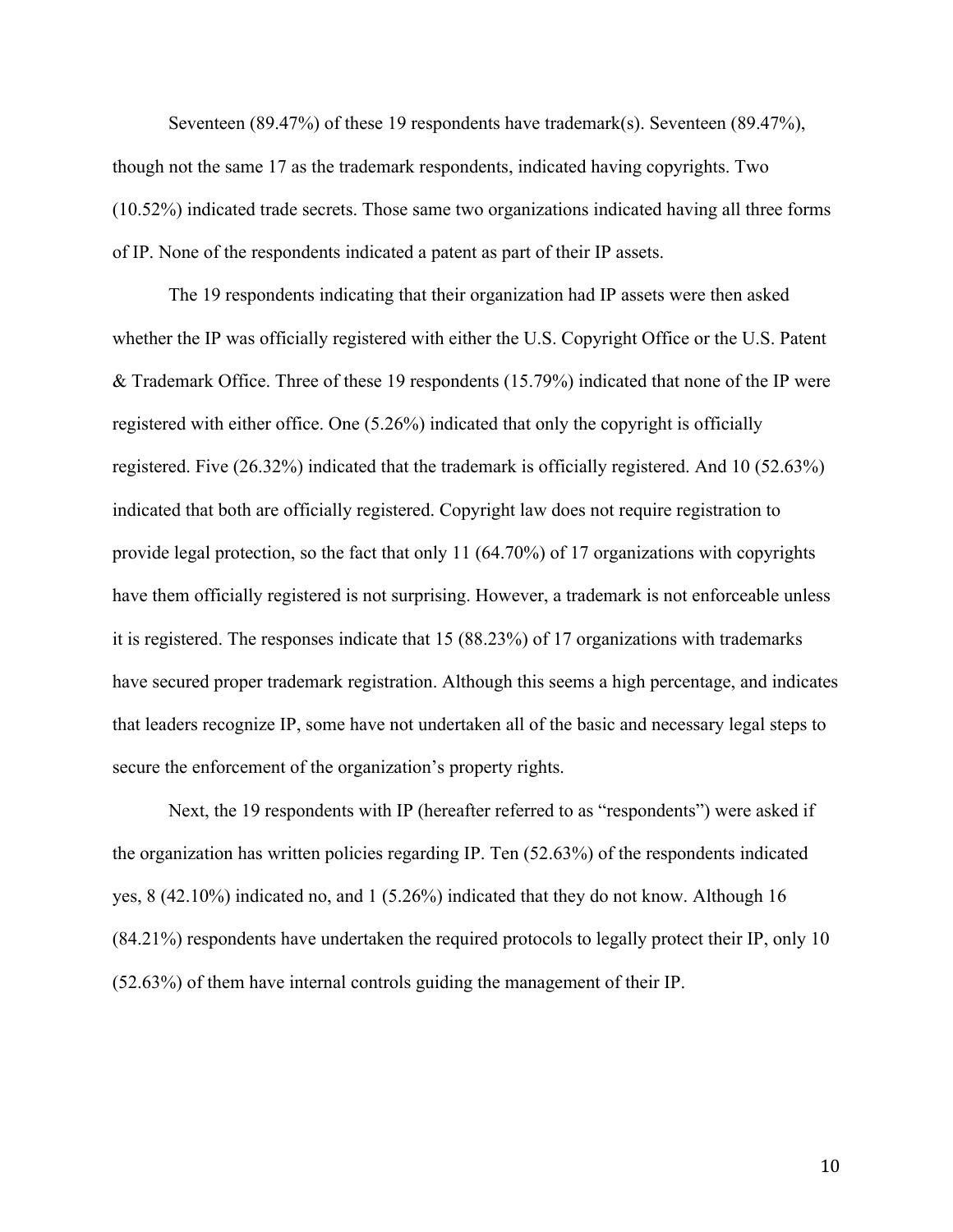The 10 respondents with written policies were given the following policy topics and

asked to indicate all that applied to their organization's IP policies. The number of respondents

selecting each policy precedes each option:

- 6 (60.00%): Licensing of intellectual property
- 5 (50.00%): Sale or transfer of intellectual property
- 9 (90.00%): Safeguarding of intellectual property through non-disclosure agreements when partnering with other organizations
- 5 (50.00%): Registration of intellectual property with relevant governmental agencies (e.g., U.S. Patent Office)
- 6 (60.00%): Using intellectual property as a strategic tool
- $\bullet$  5 (50.00%): Enforcement of intellectual property rights through legal means (e.g., patent enforcement or copyright infringement)
- 4 (40.00%): Non-compete clause in employment agreements
- 8 (80.00%): Proper use and display of brand and trademark
- $\bullet$  0 (0.00%): Other, with text box for further description.

None of the respondents selected all of the policies. The most common policies in place in organizations with written policies are non-disclosure agreements and proper use and display. This indicates an IP-safeguarding preference among SE organizations that have policies in place. Those indicating policies for licensing, sale or transfer, legal enforcement, strategic use, and noncompete clauses suggest that some SE organizations have looked at the IP in terms of the traditional industry IP strategies of niche protection, revenue generation, attracting investors, recruiting and retaining talent, and business expansion.

Respondents with written policies were then asked who suggested the need for written IP policies. Two (20.00%) indicated that the Board of Directors was the originator. Five (50.00%) chose management as the originator. Two (20.00%) of the organizations had IP policies suggested by outside legal counsel. Finally, one (10.00%) wrote in that the policy originated from internal legal counsel, which can be classified as management, bringing management's share of origination to 60.00% and all other sources totaling 40.00%. Within this sub-group of 10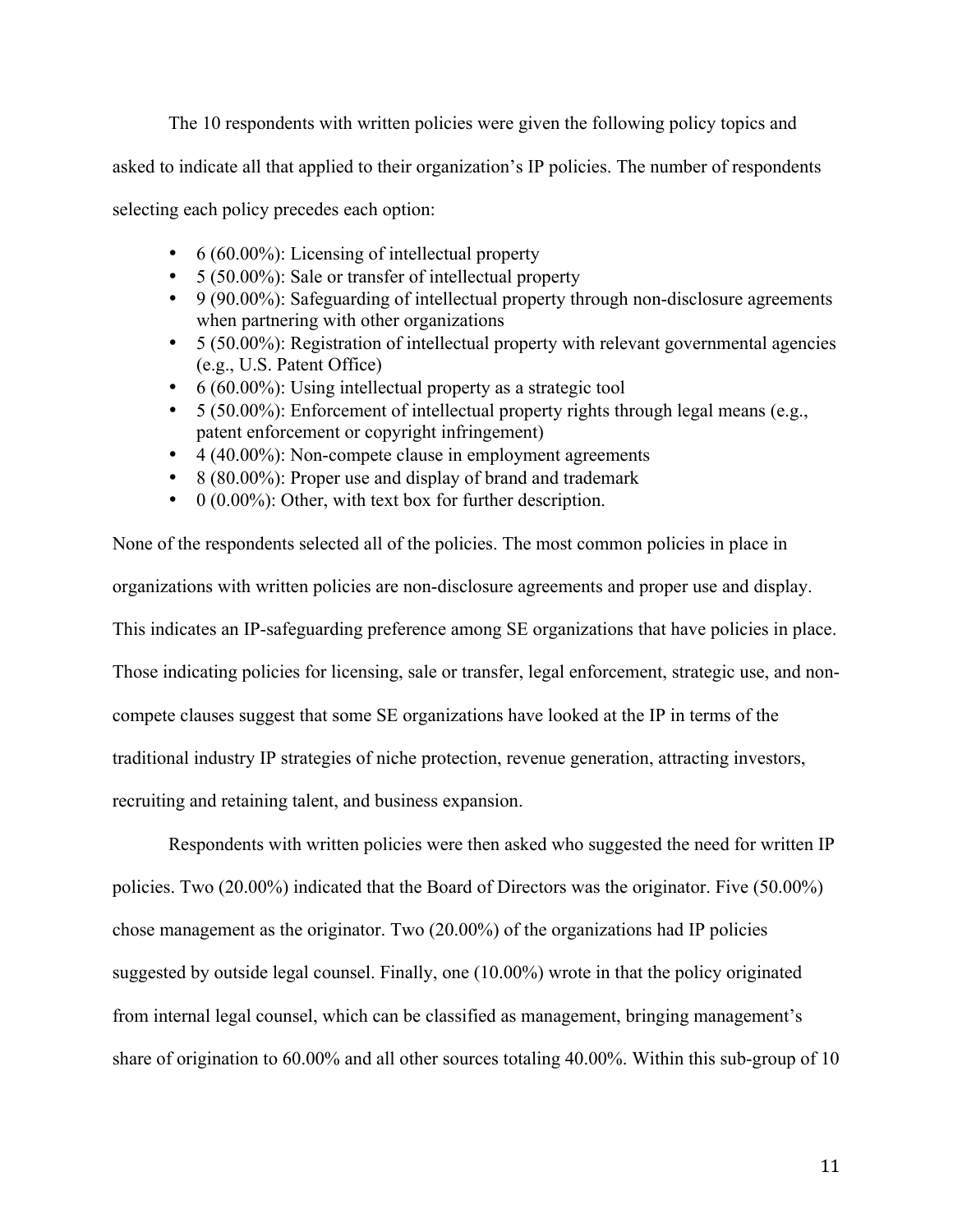respondents, the majority of management teams appear to be cognizant of the role of IP within their organization and are proactive in the policy development to manage it.

This same written policy group was then asked who has day-to-day responsibility for IP management in the organization. Respondents could select CEO/Executive Director, COO, CIO, Chairman of the Board, or Other with a write-in field. Five (50.00%) of the organizations indicated the day-to-day IP management rests with the CEO/Executive Director or the COO. None of the organizations indicated the CIO or Chairman of the Board. The following write-in responses were collected: "Director of Finance and Administration", "Office of General Counsel", "the overall organization", "Chief Financial and Administrative Officer", and "Marketing and Operations work together to ensure IP protection".

The number of write-in responses reflects as much about organizational structure as it does IP management. Some organizations appear to rely on executive leadership to manage the IP and others seem to take a more broadly-distributed view of IP management. This could be related to the nature of the organization's work. For example, IP could be a discreet asset such as a donor contact list. Or, the IP could be shared across the routine programs and services, which could lead to a more diffuse decision-making process for leadership. Although all 10 respondents were able to indicate who is responsible for IP management, only 4 (40.00%) indicated that this responsibility was outlined in a policy.

Only 10 (52.63%) of the 19 respondents answered a question about whether the organization has enforced its IP rights through legal action. Four (40.00%) indicated yes, five (50.00%) indicated no, and one (10.00%) did not know. The low response rate to this question could indicate that the question was unclear to respondents, or, for some reason, they were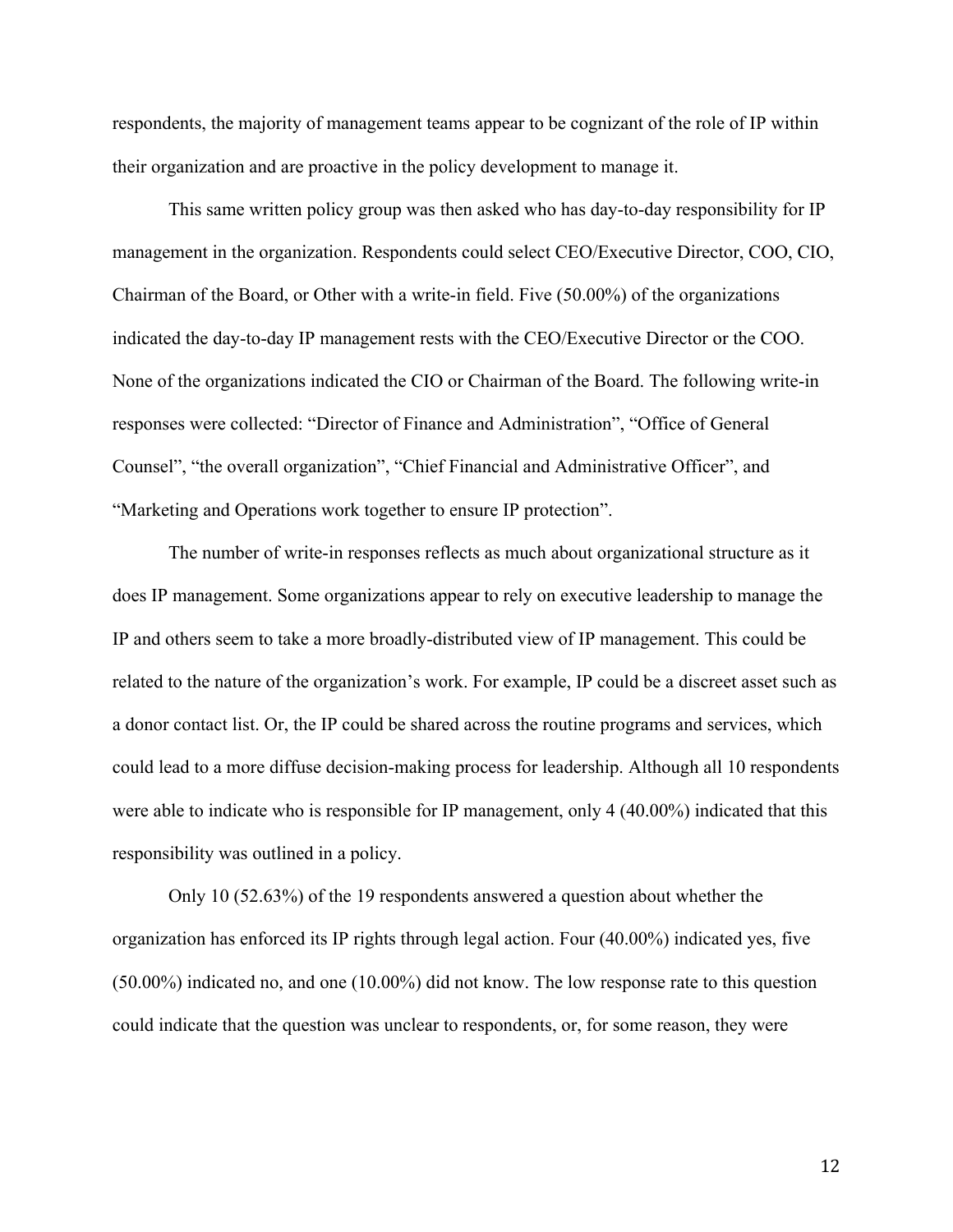unwilling to answer. Those that did answer indicate that SEs are willing to defend their IP rights, though we do not know to what extent, since legal action can take many forms.

All 19 respondents were then asked if any of the organization's IP was developed with funds from a foundation or government agency. Nine (47.37%) indicated yes. These nine were then asked if the organization retained the rights to the IP developed. Five (55.56%) indicated that the organization retained the IP and four (44.44%) indicated that it depended on the funder. Nine (47.37%) respondents indicated that none of their IP was developed with foundation or government money and one (5.26%) did not know.

The funding and the assignment of an SE's IP rights are important to the long-term management of the IP. External funding that does not come with clear guidelines on assignment of rights can lead to disputes over ownership and rights to revenue (Bloom 2011a; Bloom 2011b). Five (55.56%) of the nine organizations that have IP developed from foundation or government funds indicated earlier in the survey that they do not have written policies for IP management. Only three (33.33%) of the nine with IP developed without foundation or government funding do not have written IP policies. This suggests that although an organization might recognize IP, it is less likely to have internal controls in place when the IP is developed with foundation or government funding.

In a related question, 18 respondents replied that no individuals hold rights to the organization's IP. Though one respondent did not answer this question, all 19 respondents answered the follow-up question of whether there is a written policy in place for the vesting of property rights for IP developed by an employee. Seven (36.84%) indicated that there is a policy, nine (47.36%) replied that there is no policy, and three (15.79%) did not know if there is a policy. Organizations unanimously indicated that individuals do not hold the rights to any of the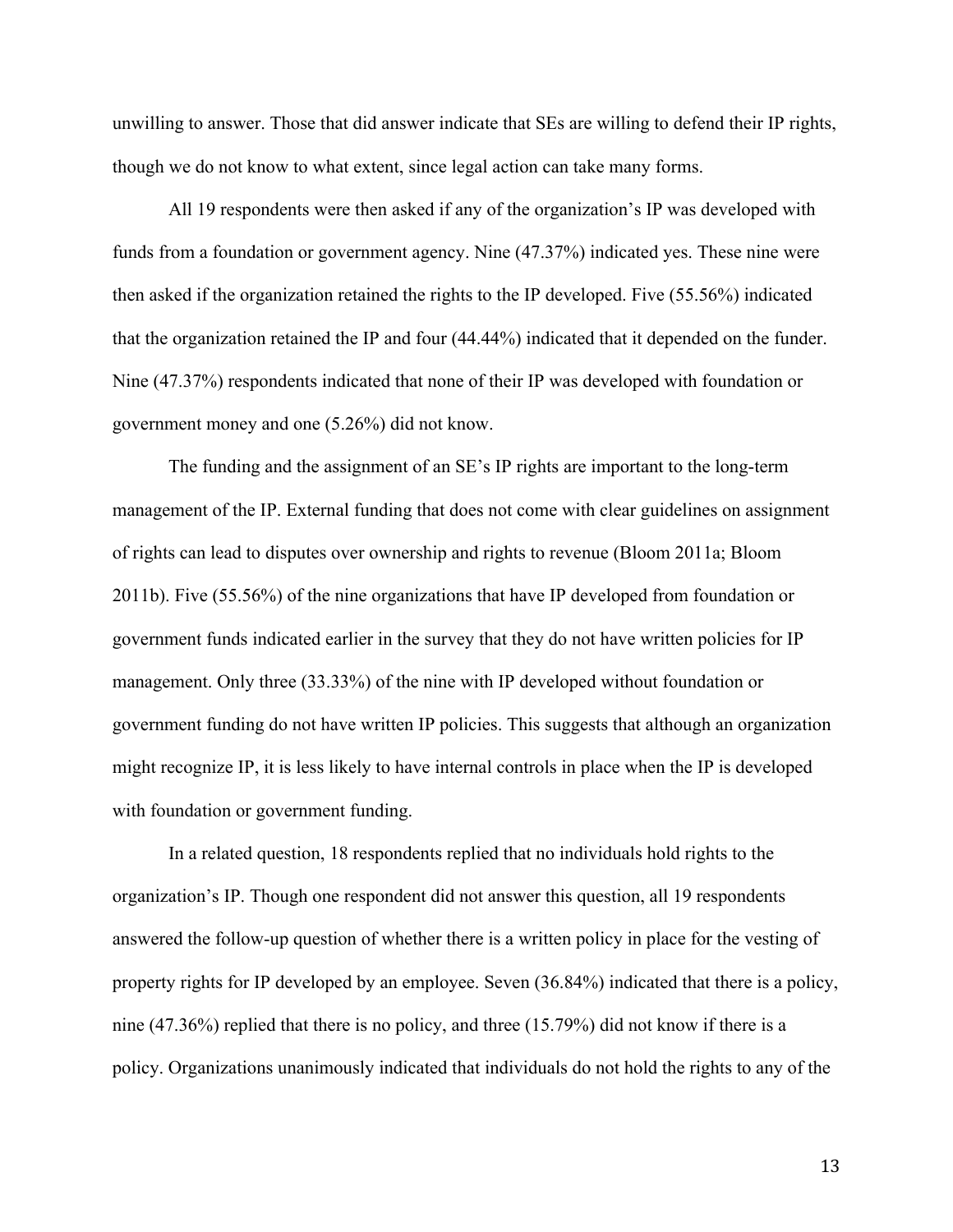IP, but 12 (63.15%) indicate that either there is no policy, or are uncertain if there is a policy. IP is generally considered an intangible property (Landes and Posner, 2003) and without clear policies related to the assignment of employees' work product the assumption that IP rights vest with the organization is problematic (Lenkowsky, 2013; Bloom, 2011a; Bloom, 2011b). It is problematic because the intangible nature of IP leads to questions of what is a person's accumulated knowledge brought to the workplace versus new work created for the employer. Gosseries, Marciano, and Strowel (2008, p. 9) also point out that it is difficult to separate an idea from its' expression, but some delineation must be made for expression to transform into intellectual property.

Next, all respondents were asked who is authorized to make decisions regarding the use of IP on behalf of the organization. This question is distinct from the one asked earlier about the day-to-day management because it gets at the strategic, rather than tactical, usage of IP. Ten (52.63%) respondents selected the CEO/Executive Director. Six (31.58%) respondents wrote-in the following:

- CEO, Director of Finance and Administration, Board
- Office of General Counsel
- Full Board of Directors
- Contract with Copyright holder
- Combination of Chiefs of Academic office and Program and Partnerships
- General Counsel

One (5.26%) indicated COO and two (10.53%) indicated Chairman of the Board. Comparing with the earlier IP management question, two (10.53%) organizations indicated that the day-today management and strategic decision-making reside with the same person/office. Only three (15.79%) indicate that this strategic decision-making authority is captured in a policy. The other 16 (84.21%) indicated that there is no policy on IP decision-making for the organization.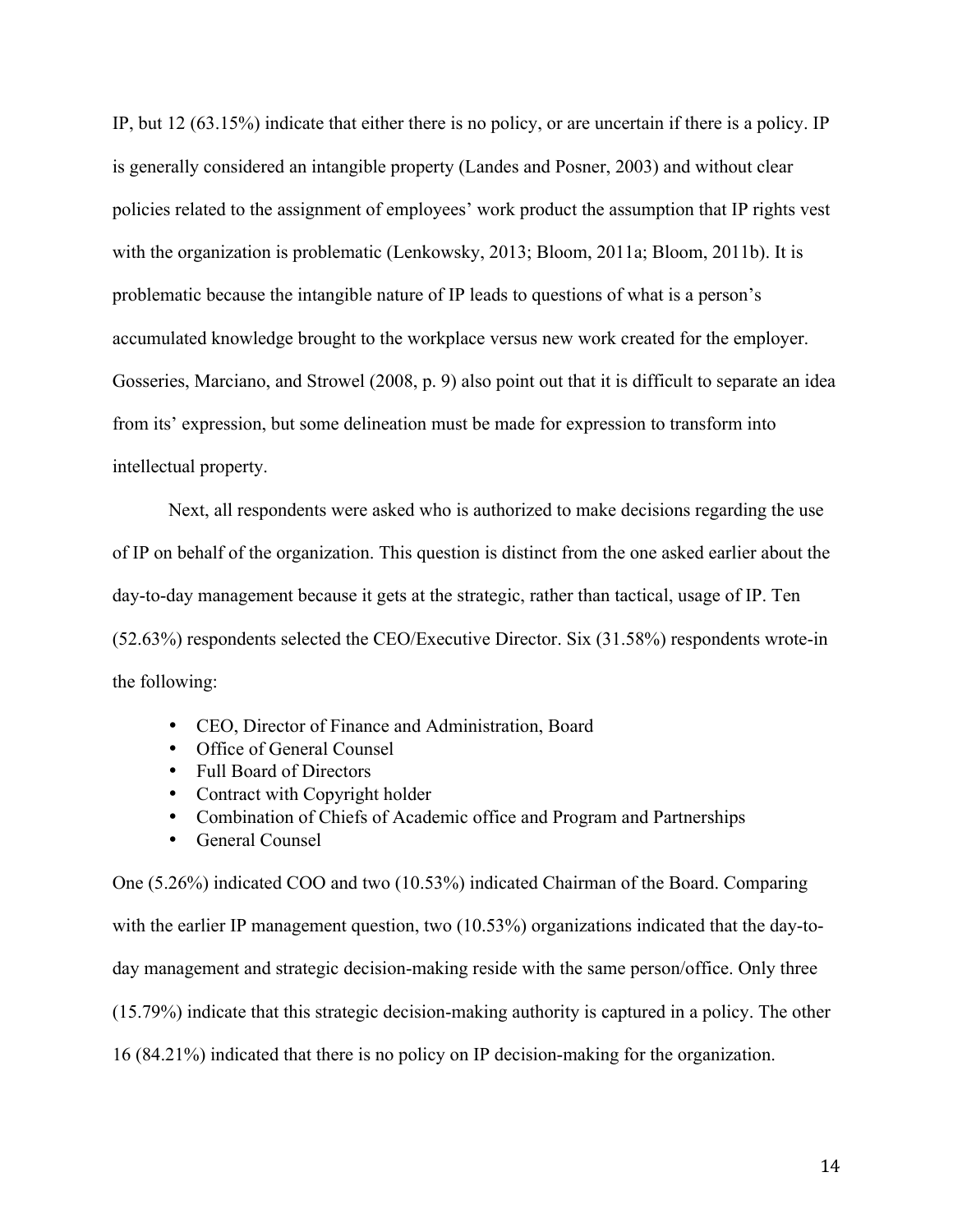The lack of a decision-making policy is surprising given the responses to the next series of questions in the survey about the strategic use of IP to earn revenue, scale the organizations, leverage resources, and expand partnerships. Most of the organizations indicate that they engage in at least one of those strategic activities with their IP, but the internal controls about who has the decision-making authority to commit the organization's IP are weak in the majority of SE respondents. Over time, with changes in staff and governance, the lack of clear authority for a critical organizational asset can lead to larger organizational issues.

The 19 respondents were asked if the organization licenses any of its IP to other external users. Eighteen answered the question and one skipped it. Nine (47.37%) of the respondents indicated yes and nine (47.37%) selected no. The nine respondents indicating yes were then asked five follow-up questions to understand the nature of the licensing. Three (33.33%) of the nine that license charge licensing fees to other users, one (11.11%) does not, and five (55.56%) charge for licenses only sometimes. When asked about the type of organizations that license the IP from our respondents, all nine (100%) organizations license to other non-profits, four (44.44%) license to for-profits, six (66.67%) license to government agencies, and one (11.11%) licenses to all three.

Three (50.00%) of the six organizations that indicated they only sometimes charge for the license will only license to for-profit and non-profit organizations. One (11.11%) of the six only licenses to non-profits and government agencies. This suggests that SE organizations potentially differentiate pricing based on customer or the perception of the ability to pay.

The nine organizations that license were then asked about permission to modify and resell licensed IP to gain an understanding of niche protection and whether SEs prefer weak or strong IP strategies, as defined earlier. Three (33.33%) of the nine organizations permit licensees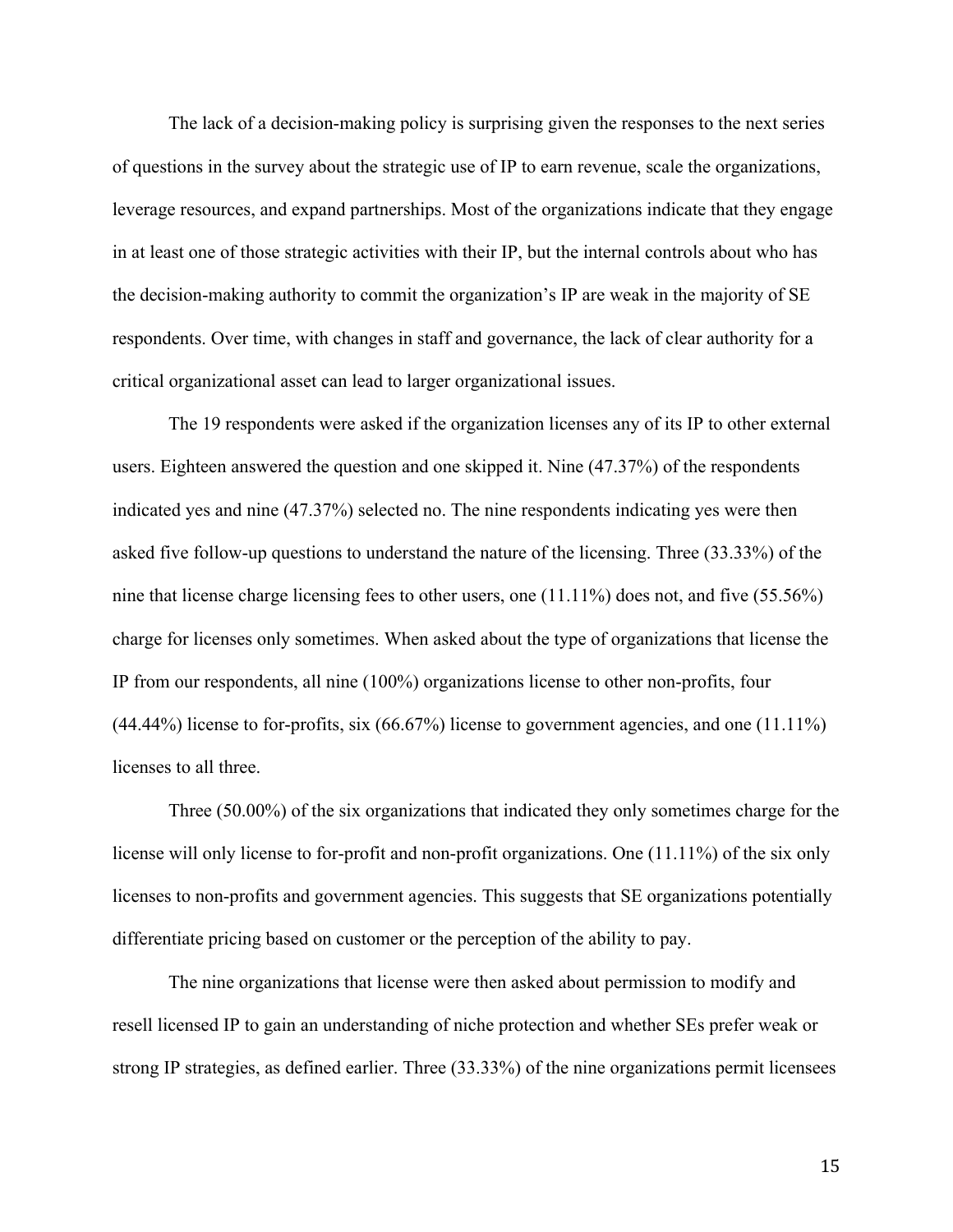to make modifications to the IP to meet licensee needs. However, eight (88.89%) organizations will consider licensee modification if the licensee seeks permission prior to making changes to the IP. This small sample indicates that though SEs are protective, they are not inflexible. Only one (11.11%) permits licensees to resell the licensed IP to other organizations. Three (33.33%) organizations permit licensees to give the IP to other organizations, but they are not permitted to charge for the IP. This suggests that organizations fall on a continuum of philosophies on weak vs. strong IP strategies, but respondents in this sample are skewed towards protectionist rather than open source philosophies.

All 19 respondents were then asked if the organization's IP is used to earn income via program fees, sales, or contracts to provide goods or services. This is distinct from the licensing revenue question presented earlier as it is related to the operations and services of the organization rather than scaling and/or replicative goals usually sought through licensing. Eleven (57.89%) selected yes and eight (42.11%) selected no. This suggests that more SE organizations in the sample utilize IP as a source of revenue generation than do not. However, this limited sample does not indicate that leveraging IP for revenue is a top strategic priority. Of the 11 earning income with IP, seven (63.64%) go about it using at least two of the three options. The other four (36.36%) organizations rely exclusively on either sales or contracts to provide goods or services as the IP revenue generator.

In industry, IP assets are used to expand market opportunities, and partnering with other brands or companies is one strategy for market expansion. The 19 respondents were asked if the organization's IP is used to create partnership opportunities with other organizations or agencies. Seventeen (89.47%) indicated yes and two (10.53%) indicated no. Those indicating yes were asked to identify the purpose of those partnerships. The response selections are as follows: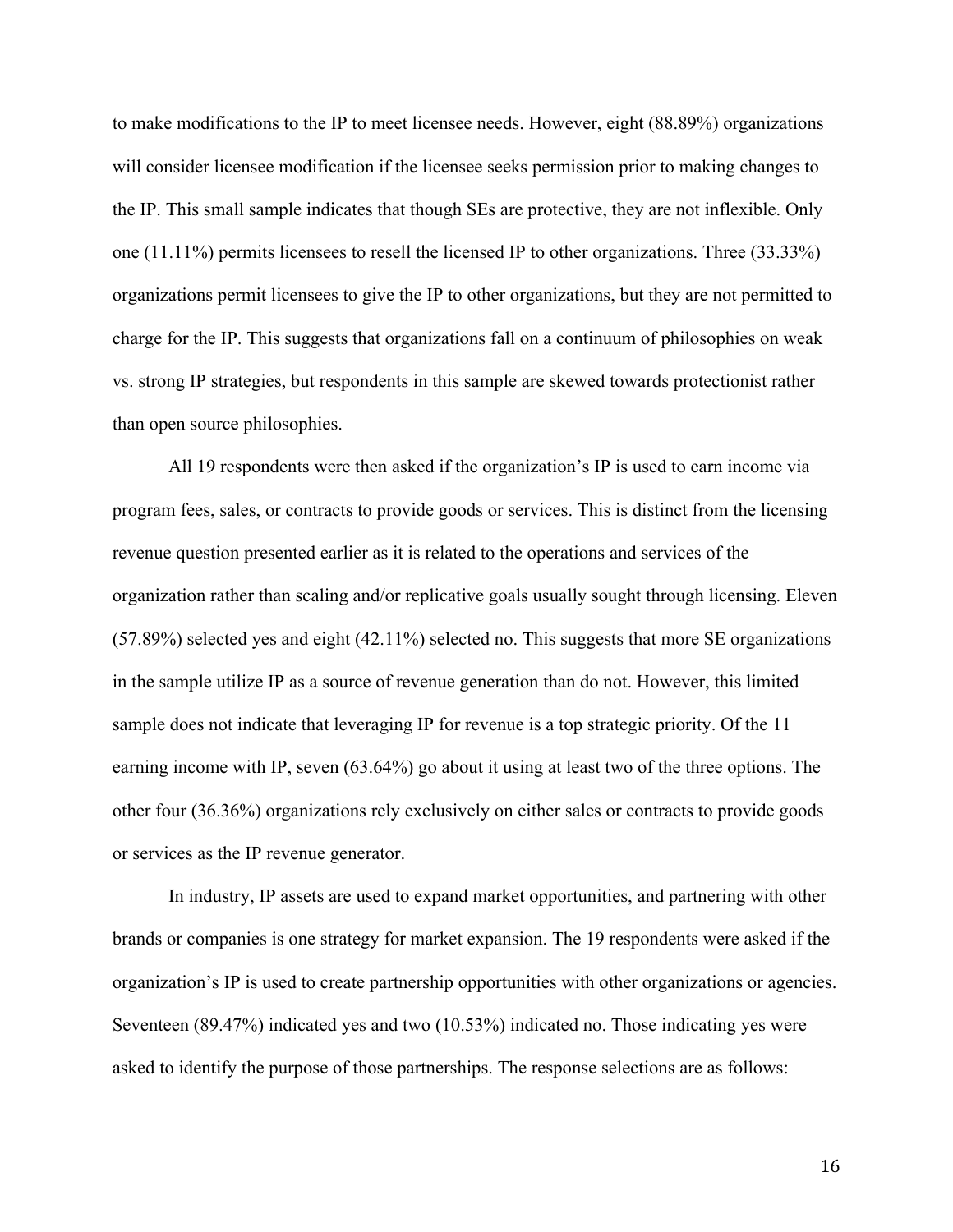- 16 (94.12%): Reach new constituents
- $6(35.29\%)$ : Advocate
- 12 (70.59%): Generate revenue
- $4 (23.53\%)$ : Other

The write-in responses for "Other" were:

- scale our mission efficiently and effectively
- educate/build capacity
- maintain quality control, consistency among programs, and fidelity to model
- serve teachers and help districts develop robust induction programs

Except for the quality control response, the write-in responses could be categorized with the answers provided. The responding SEs generally do utilize their IP for market expansion, and with this sample it is a priority.

All 19 respondents then indicated that the organization has specific growth/scaling goals and that IP is leveraged to grow or scale the organization. From responses to previous questions, we know that nine (47.37%) license the IP, eight (42.10%) use it to generate revenue, and almost all use IP to expand market opportunities. All of these IP strategies can be critical components for scaling the organization. However, only 7 (36.84%) of 19 utilize all three strategies. Five (26.34%) use two of the strategies while six (31.58%) only attempt one strategy. One (5.26%) SE indicated that it did not use any of the strategies in its operations.

Another use of IP in industry is to create a competitive advantage for recruiting and retaining employees and corporate board members (Bingham and Spradlin, 2011, p. 39-44). Five (26.32%) of the 19 respondents leverage IP to recruit either staff or board members. Three (60.00%) of those five SEs believe that this strategy has resulted in a larger candidate pool. Two (40.00%) did not know if the IP attracted more candidates. Though this is too small of a sample to be conclusive, it is interesting that none of the organizations said that this strategy had not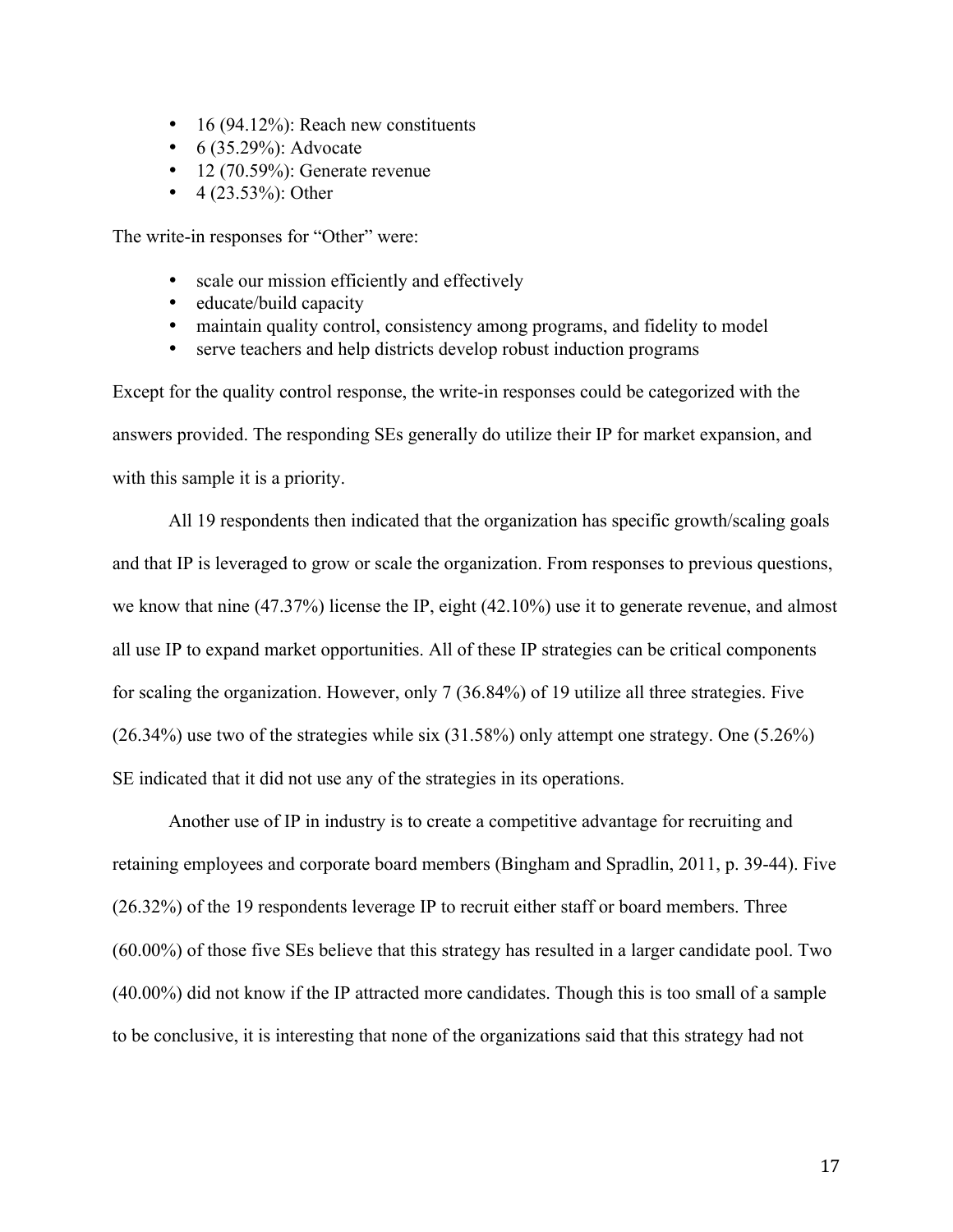increased the candidate pool. This suggests that some SEs are proactive in showcasing their IP to potential employees and board members.

Finally, respondents were asked a series of questions to determine if IP is used to generate revenue through grants, contracts, and program related investments (PRIs). These questions differ from those related to license fee and income questions because they are targeted at identifying if SEs use IP to obtain "investors" like a for-profit company would, but in the form of donors or grantors. Fifteen (78.95%) SEs indicated that the organization seeks grants/contracts from government agencies, three (15.79%) do not, and one (5.26%) does not know. Eleven (73.33%) of the 15 seeking government grants/contracts currently have government grants or contracts that incorporate the SE's IP in the execution of the agreement. Fourteen (73.68%) of 19 respondents leverage IP to seek grants or PRIs from foundations, three (15.79%) do not, and two (10.53%) do not know. Of the 14 seeking grants or PRI's, 10 (71.43%) currently have grants or PRIs that incorporate the SE's IP in the achievement of goals and/or deliverables. SEs do leverage IP to attract investors, but it is not a universal strategy since one organization uses neither strategy to attract investors.

# **VII. Governance and Stakeholder Implications**

As an organizational task, the concept of governance appears to be a fairly simple activity. Hopkins and Gross (2010, p. 55-56) give us an elegant definition that "governance refers to how an organization is governed, meaning how it is controlled and managed." *Defining* governance is easier than *executing* or *ensuring* good governance. There are numerous guides, theories, standards, and benchmarks that an organization can refer to in adopting and implementing its preferred model of governance. In the context of this research, we are most interested in the fiduciary duties required of governing boards as required by law. In the U.S.,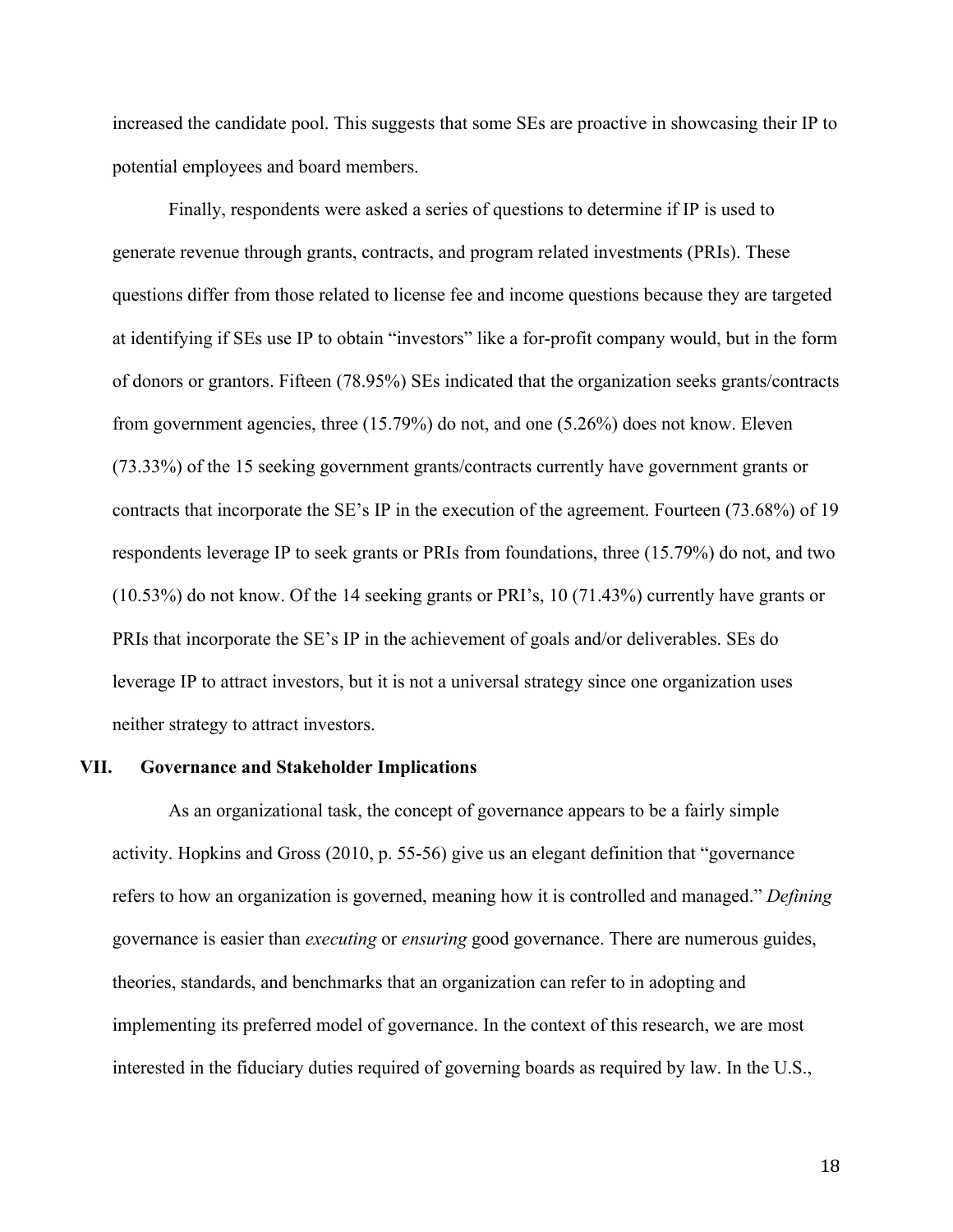most nonprofit laws, particularly those of the fiduciary duties of boards, are at the state level and enforced by state officials, with a few exceptions for federal statutes.

There are three fiduciary standards required of the members of a 501(c)3 governing board in the U.S.: care, loyalty, and obedience. The duty of care requires that directors be informed, exercise independent judgment, and act in good faith (Brody, 2006, p. 247). The duty of care is about the manner in which directors undertake their responsibilities. A director can fail in two ways under the duty of care: first, by failing to supervise the organization, and, second, by failing to make an informed decision about an action before the board (Fishman and Schwarz, 2010, p. 137). The loyalty requirement expects directors to make decisions objectively, act in a manner that does not harm the organization, and avoid using their position to obtain personal benefit or advantages (Fishman and Schwarz, 2010, p. 163). Brody (2006, p. 247) points out that separating the related duties of care and loyalty is not always easy as they implicate each other, especially when a conflict of interest transaction (loyalty) is being debated and considered (care) by other directors. Finally, the duty of obedience requires directors to carry out the purpose of the organization (Fishman and Schwarz, 2010, p. 199), such as the expressed mission and vision. Various applications of this duty include the requirement that directors obey applicable laws, ensure compliance to donor restrictions, and consider the impact of organizational decisions on stakeholders (Fishman and Schwarz, 2010, pp. 200-202). These three standards are intended to focus the efforts of the members of the governance team on thoughtful, responsive, ethical, and prudent actions to protect and support the continued viability of the organization's operations and assets.

Bowen (as cited in Fishman and Schwarz, 2010, p. 127), summarizes the essential functions of all boards to be: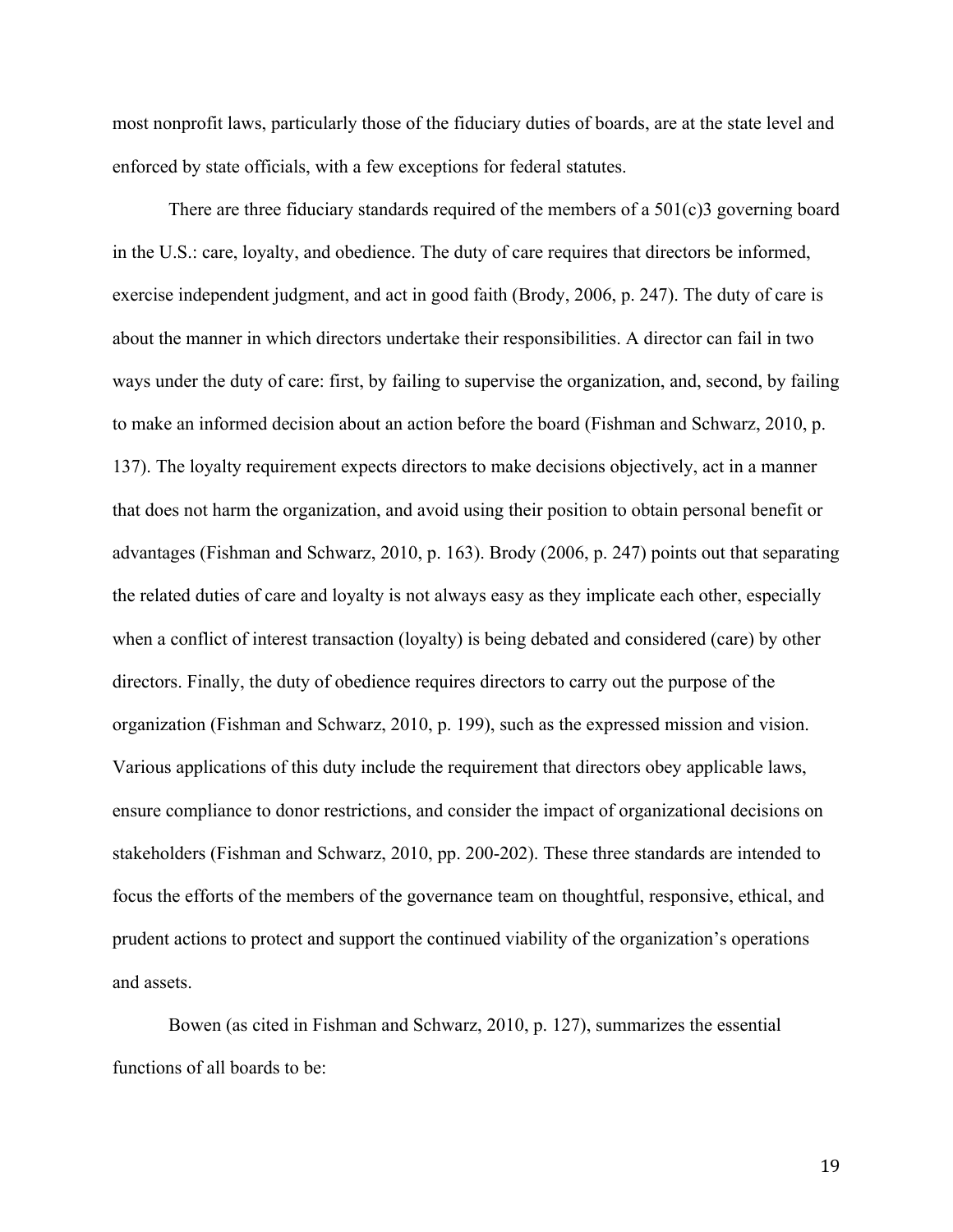"1. to select, encourage, advise, evaluate and, if need be, replace the chief executive officer;

2. to review and adopt long-term strategic directions and to approve specific objectives…;

3. to ensure to the extent possible that the necessary resources, including human resources, will be available to pursue the strategies and achieve the organization's objectives;

4. to monitor the performance of management;

5. to ensure that the organization operates responsibly as well as effectively; and 6. to nominate suitable candidates for election to the board, and to establish and carry out an effective system of governance at the board level…"

These roles are performed against the framework prescribed by the fiduciary duties of governance teams. In order to fulfill their fiduciary obligations directors are free to use whatever processes or methods they feel are applicable to their organization within the boundaries of local, state, and federal laws. The governance work of organizational leadership is not confined to a set of actions on a meeting agenda; rather, in all practical application the directors execute governance through a variety of active high-level management activities and decisions.

From a practical perspective, social sector organizations and their governing teams tend to focus on the management of financial assets and the relation of those assets to achieving their particular mission and social impact. The limitations of the financial management model for achieving long-term growth and impact have led to many of the innovations in the social sector business model (Tuckman and Chang, 2006), the creation of new organizational forms over the past two decades such as L3C and B-Corp, and the rise of alternative delivery models for social problem solving (Bugg-Levine and Emerson, 2011; Vogel, 2005).

The framework of intellectual capital theory is useful to our understanding of the need for social sector governance teams to consider all organizational assets, not just financial assets, when assessing the resources available for achieving missions (Kong 2003; Kong 2007). Intellectual capital is the identification and management of the human, network, and structural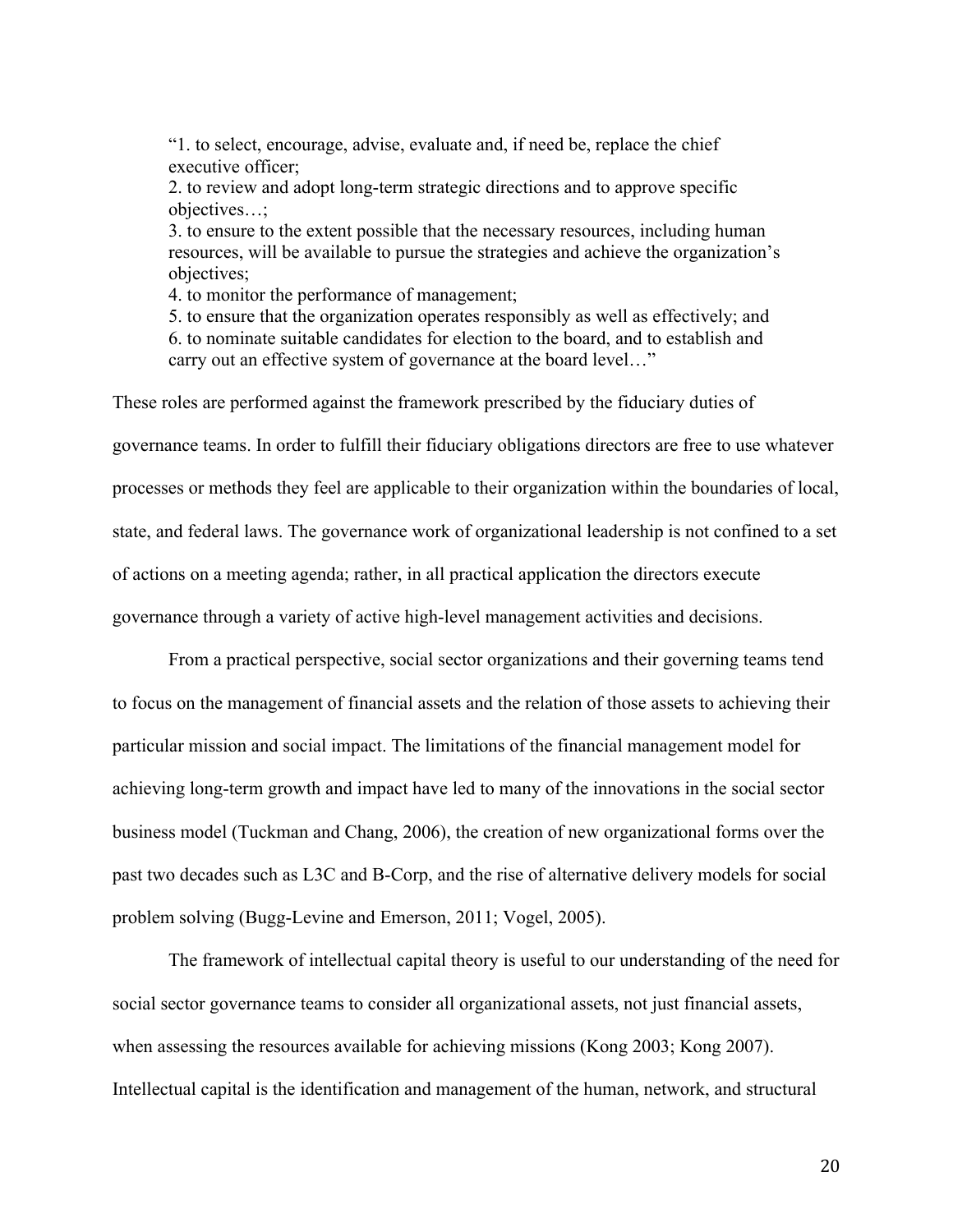assets of a firm (Bontis, 2001). The accepted definition of the theory incorporates the intellectual property assets into the structural assets of the organization (Bontis, 2001). If we accept that there are more assets in social sector organizations than just the financial assets, we can see that part of the governance role of the directors would include the active oversight and management of these assets, too. Directors should be as aware of intellectual property assets and how they are deployed to achieve the mission, generate revenues, recruit and retain staff, etc., as they are about the current financial health and future financial prospects of the organization. Indeed, we see some evidence of this governance behavior in the survey responses. Let us examine a fictional, but practical and realistic, example.

A growing social enterprise, Team A, has developed a curriculum used to educate participants in their after-school education program. Contained in the curriculum are detailed lesson plans, rubrics for evaluating participant learning, supportive materials for the instructor's professional development, tools and processes for engaging with participants and encouraging their continued self-study, and activity guides for expanding core lessons. In evaluating the effectiveness of the after-school program, independent evaluators note that the curriculum is particularly effective and plays a key role in the overall impact of the program.

The after-school education program is delivered by a team of dedicated volunteers not all of who are trained, certified teachers. Two years ago, in order to ensure greater delivery efficacy, and in response to volunteer instructor feedback, the social enterprise sought and received grant funding from a local private foundation to develop the instructor supportive materials in the curriculum. The activity guides were partially funded by a corporate foundation that supports organizations with missions similar to Team A's in many locations globally. The curricula writing and revision has been done over a number of years utilizing staff knowledge assets,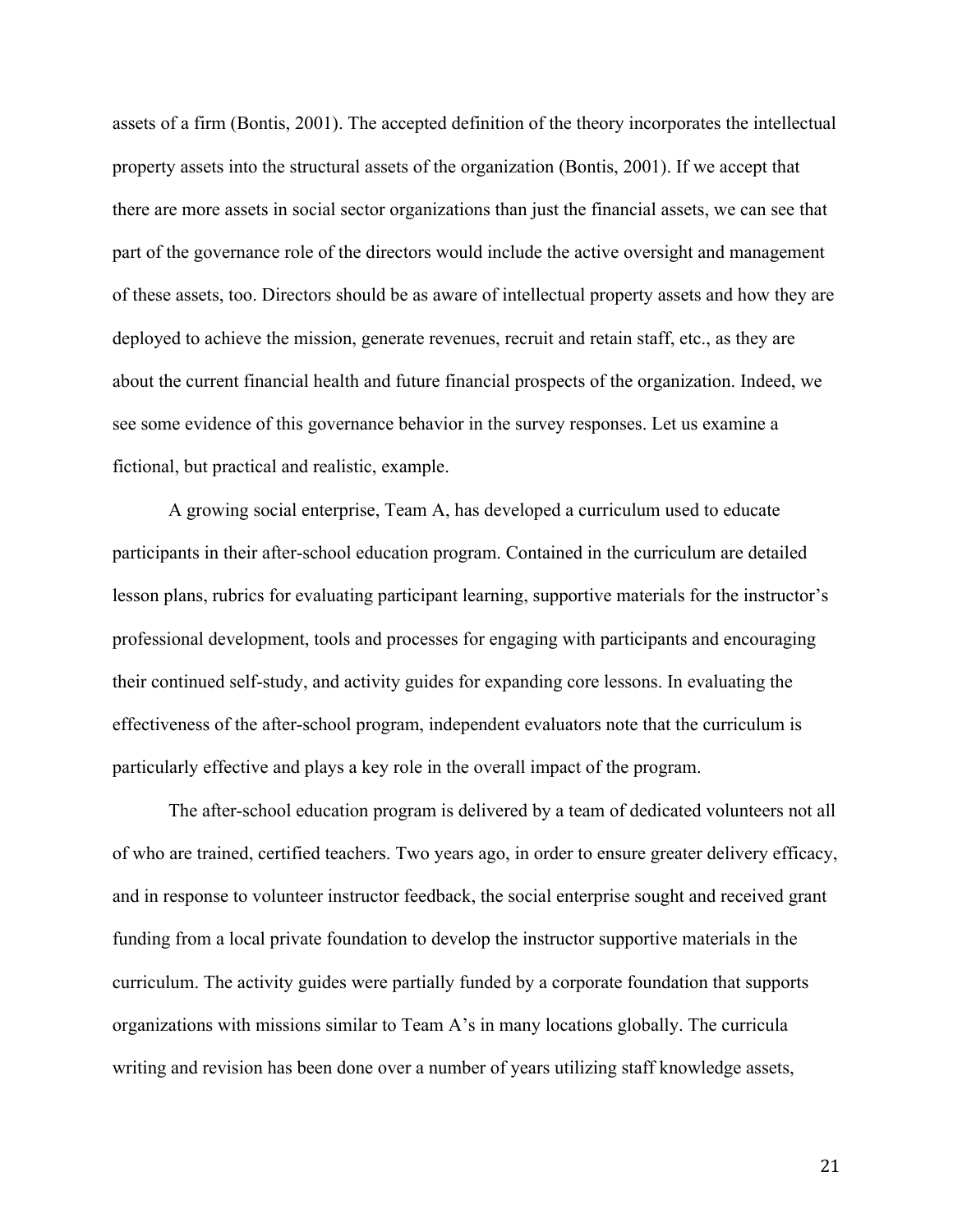including those of a key senior staff member who has just taken employment with Team B, a new organization across town that has a mission similar to Team A. Financially, except for the grant funding for specific components, the rest of the curricula components were financed through unrestricted donations and revenue earned through fees for services that are unrelated to this after-school program.

The social enterprise's board of directors is excited by the findings of the independent evaluator. In line with their governance duties, the team has been debating new methods for revenue generation to support the organization. They are in agreement that scaling the impact of this after-school program is a priority and have some ideas as to how they might do that, but each requires a different financial model. They could continue to underwrite the cost of the program through unrestricted financial resources, but that does not seem to be sustainable long-term. A second option is to seek grant funding for scaling, but that, too, based on the shrinking amount grant funds available does not appear to be a responsible option. They debate between two options: licensing the curriculum they know is robust enough to be implemented without particular professional skills or delivering the curriculum in external organizations through a contracted service model. Both options require a similar commitment of resources up front to launch. Reviewing some market research and reasonable forecast scenarios, the board concludes that both options would yield similar net revenues over the next five years. The board is confident that either model would secure the available market. The board debates their options and votes that licensing the curriculum is more aligned with their values of remaining a small, nimble organization and fits with their strategic scaling goals by not being limited geographically.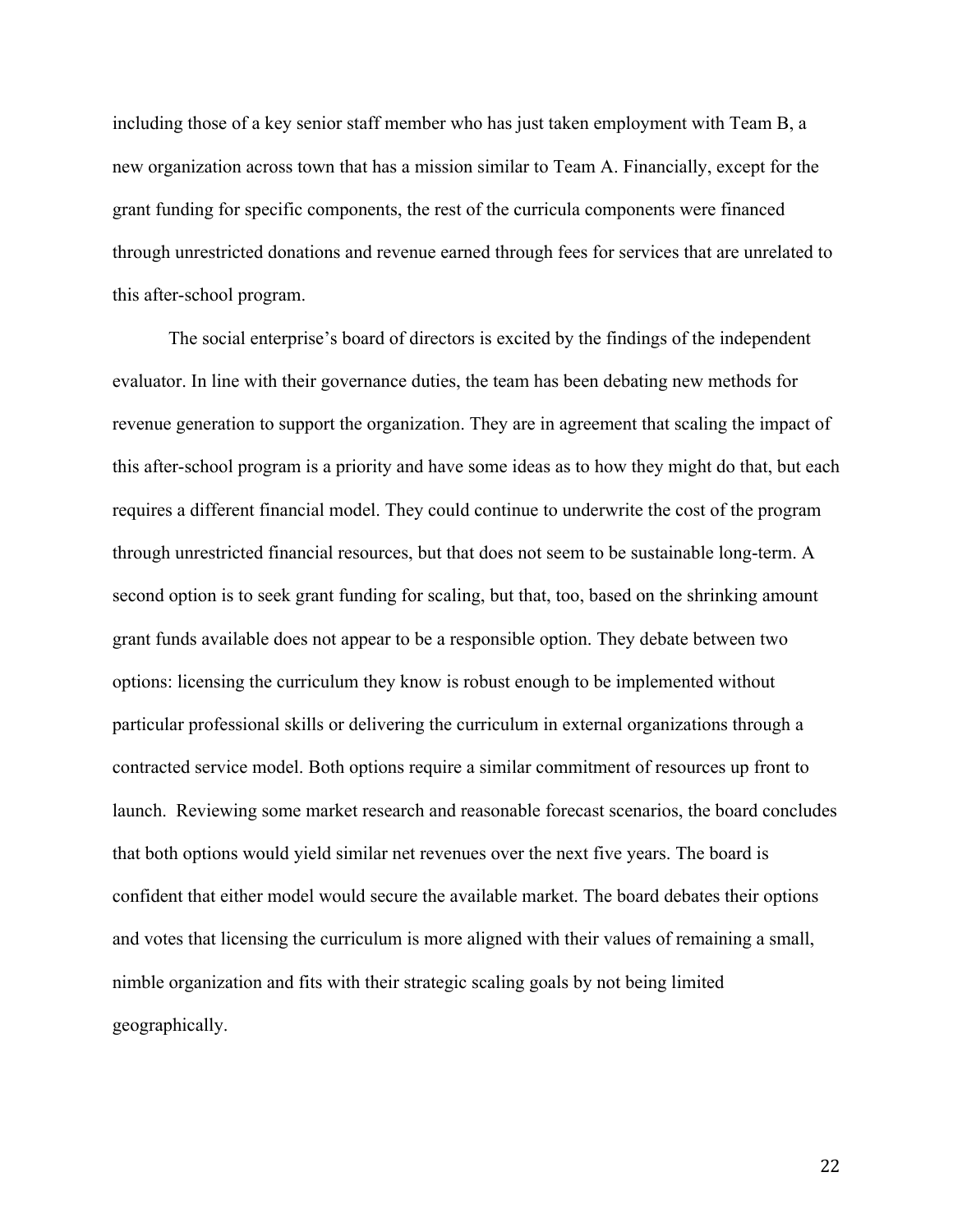Within the first year of licensing the curriculum, several challenges arise. First, a few weeks after launching the licensing program, the Team A's CEO receives a call from a program officer at the private foundation that funded the development of the supportive tools in the curriculum. They are excited that the organization has decided to leverage the curriculum to generate revenue since the foundation values business-like thinking in its grantees. The foundation staff tells the CEO that they received a request from Team B to develop an almost identical tool and wants Team A to send a copy to Team B so that Team B can add it to their programming. The foundation staff explains that they have a policy to be efficient with their grant-making budget, and it's not efficient to recreate essentially the same material through a second grant.

The staff and the Licensing Committee of the board meet to discuss. Neither group is particularly happy to turning over a key component of the organization's valuable copyright. The staff points out that there is no policy to guide the management of IP assets developed with grant funding. After thorough consideration of the efficiency argument made by the foundation, who is a key stakeholder for Team A and an influential partner in supporting many of the organizations licensing from Team A, they agree that it is in line with their fiduciary duties to share the content. The team also makes a point in their report to the full board that both Team A and the private foundation are tax-advantaged organizations. Even though there are no legal requirements for efficient grant making, it is an ethical and economic argument that aligns with Team A's written financial policy for efficient and effective use of donor support. A second, and equally important, consideration for the Licensing Committee is it is in the best interest of the short-term financial health of Team A to cooperate with the request of this funder. This decision, the committee concludes, facilitates the continued goodwill with the funder as a key stakeholder.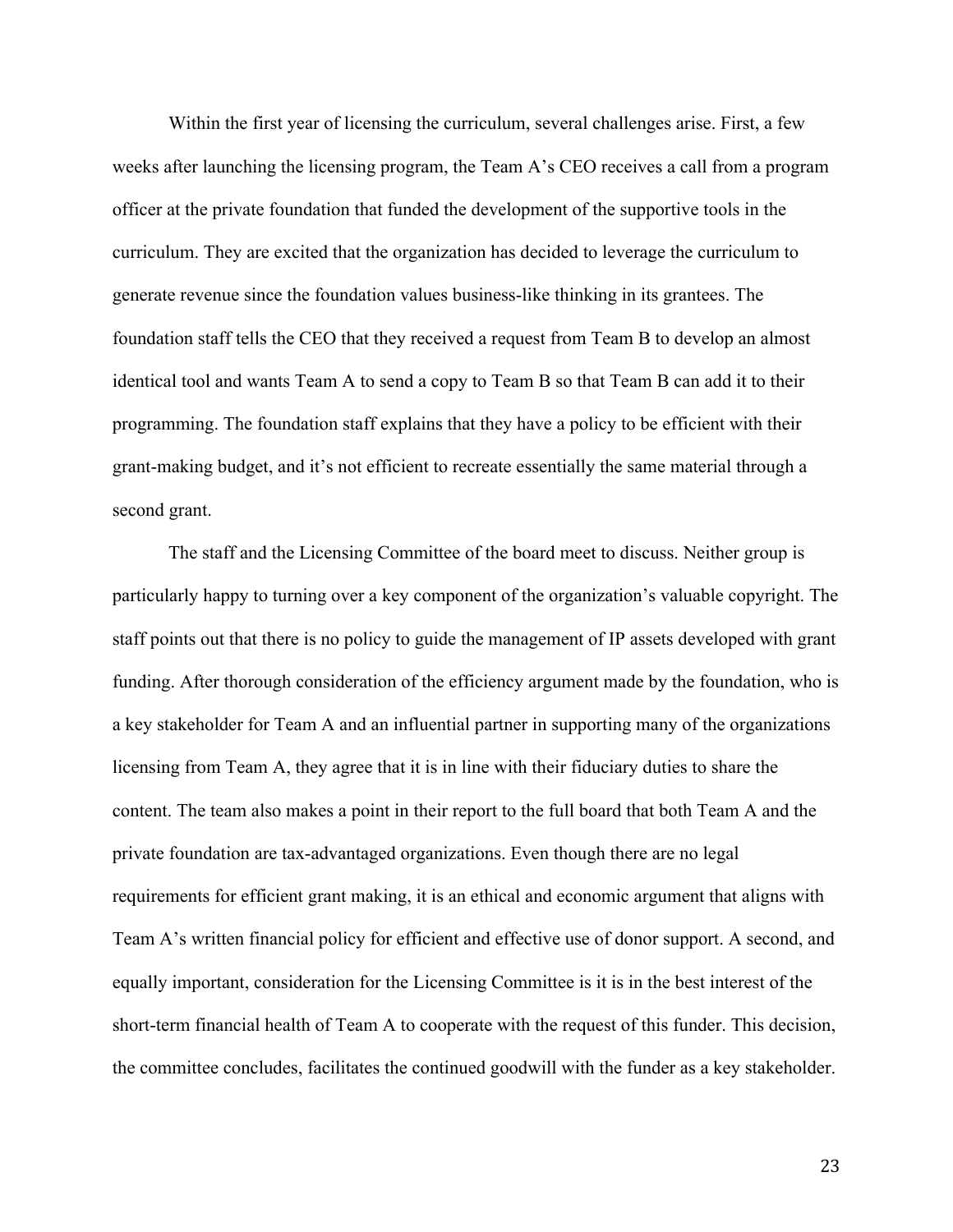A few months later, a new board member, who is affiliated with the corporate foundation that funded a portion of the activity guides, calls the Director of Development upset that the staff member in charge of licensing will not send the corporate foundation a copy of the curriculum. The board member explains that the corporate foundation has an open source policy related to any materials developed with their grant funds and expects that grantees adhere to that open source policy as outlined in the grant agreement. The Director of Development reviews the grant agreement and sees that Team A did agree to an open source policy related to the copyrighted materials developed with the grant funds. What is not clear, based on the grant agreement, is if that entitles the corporate foundation to just the activity sheet or the entire curriculum. The Director of Development raises the issue with the CEO who then calls a meeting with the Development and Licensing committees of the board to discuss their options.

The Development Committee concludes that it was within the scope of the Director of Development's authority to sign and execute to the grant agreement based on the job description for the position and the written gift acceptance policy of Team A. The Development Committee points out that there is no distinction in either the job description or the gift acceptance policy of an exception or extra level of review for gifts that create intellectual property. The Licensing Committee deliberates the multi-layered conflict they face in honoring the grant agreement by sharing only the content developed with grant funds, honoring the agreement as the corporate foundation is requesting by sharing the entire curriculum, and the politics of an affiliate of the corporate foundation now serving as a member of Team A's board. The Licensing Committee decides that this is a scenario that requires full board attention. The summary they present is that some years prior to the board's decision to leverage Team A's intellectual property for revenue, a staff member executed a grant agreement within the scope of their duties that obligated Team A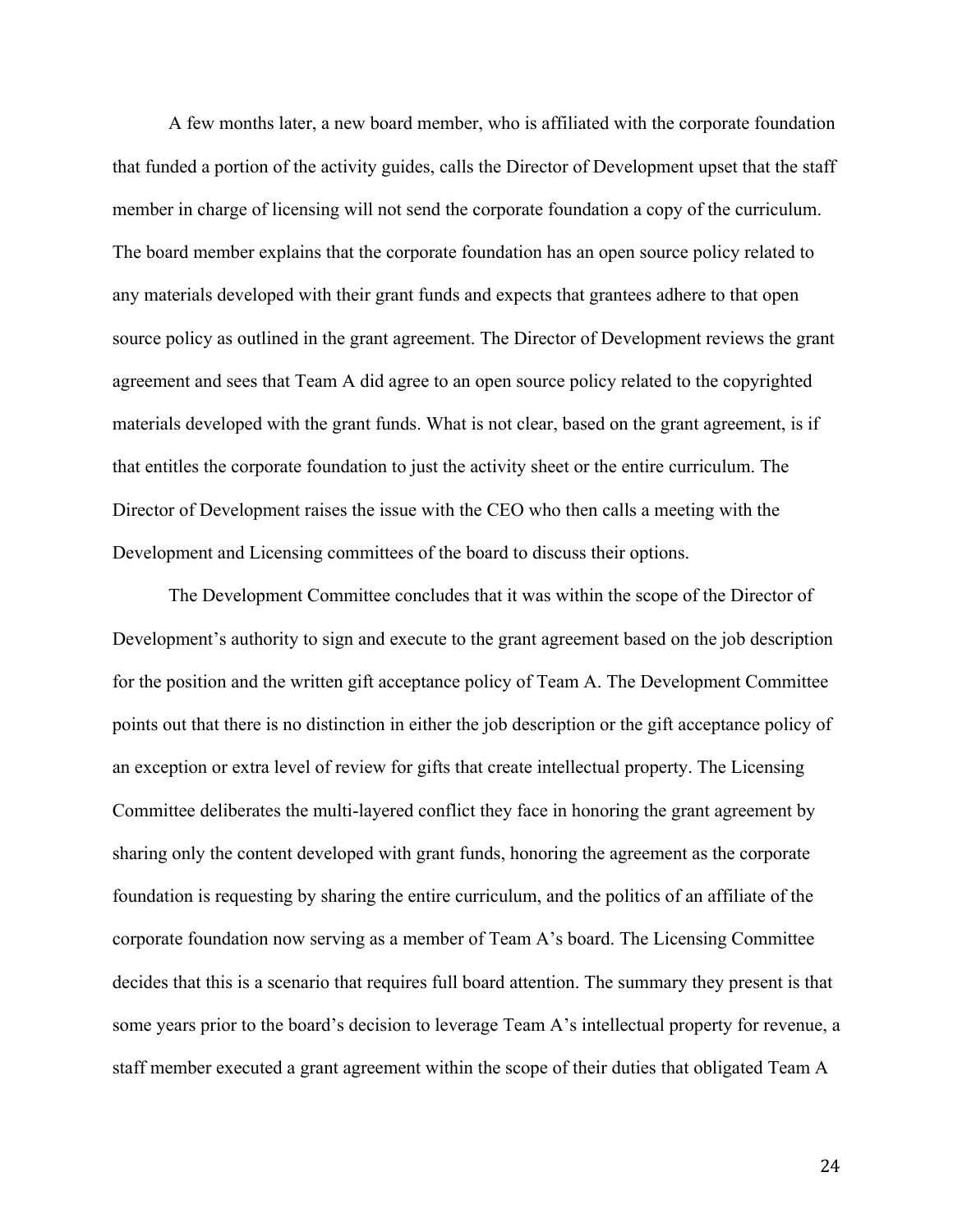to make the materials developed with the grant available as an open source asset. The Licensing Committee, hoping to head off further IP-related issues, asks the board to assign a task force to review all grant agreements to determine if other organizational IP assets have been obligated out of Team A's sole control. The Licensing Committee meets with the new board member and the corporate foundation to inform them that sharing more than the activity sheets, the only component supported with their grant support, would compromise an important revenue stream for Team A and materially disadvantage the organization in their market niche. The corporate foundation agrees to the compromise because they recognize that the grant agreement is not more specific. Shortly after this meeting the corporate foundation convey to Team A's board president that they agreed to the compromise to avoid a conflict of interest now that their affiliate is on Team A's board. Further, the corporate foundation makes it clear to Team A's board president Team A licensing the activity sheets as part of a curriculum product conflicts with the corporate foundations core organizational values and the intention of their grant support to Team A.

Finally, 11 months after the start of the licensing business, Team X, the first organization to license the curriculum calls the CEO of Team A upon receiving the license renewal contract. Team X has been really pleased with the licensed curriculum and the collegial support offered by Team A. But, Team X received a proposal from Team B for almost the same curriculum at half the licensing fee that Team A is charging. Team X needs to renegotiate the contract terms or will have to go with Team B's proposal. The CEO calls a meeting of Team A's board president, external counsel, and the members of the Licensing Committee to share the news that Team B is competing in their market with a very similar curriculum. The general counsel asks the group about Team A's policies: is there a non-compete agreement required of employees and is there a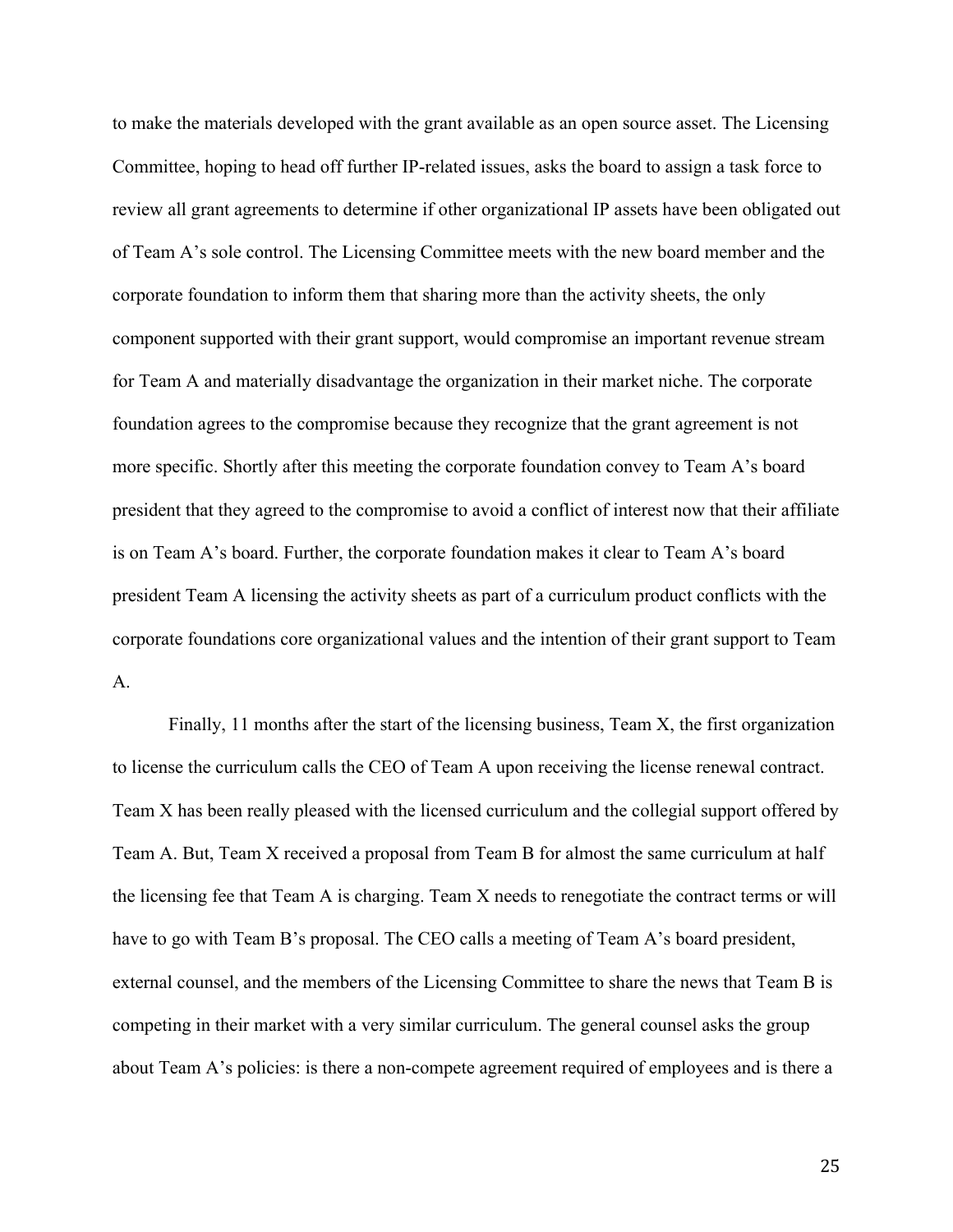written policy that the work product of employees is the property of Team A? The group says they have neither protocol in place, but says that the curriculum is clearly and correctly copyrighted by Team A. The general counsel points out that a key employee in the development of the licensed curriculum is now an employee at Team B and is potentially the source of this competitor product. The group agrees that their best recourse is to send a cease and desist letter but acknowledges that without the internal protocols at Team A there is not much that can be done to enforce it without a potentially costly legal battle since a person's knowledge is difficult to separate from the expression of that knowledge. Further, Team A knowingly gave portions of the copyrighted to funders who, in turn and not in violation of any contract, gave it to Team B.

At the next board meeting, the directors' discussion centers on the difficulties faced by the licensing project over the past year. They note that despite the financial forecasts there have been many different issues surrounding the management and control of intellectual property in the licensed product. The task force reports that there are three additional gaps and potential issues in the management of IP assets beyond what the board has already discovered. First, the contents of the donor database are not covered in the non-disclosure policy and staff members with no need to use the donor database have full administrative access to the data. Second, the task for found that while the current board wants to leverage IP as revenue, the founding board voted in the first year of operations to make all material developed by the organization available as open source and an administrative oversight kept the policy from being added to the policy manual. Third, Team A has two brand identities that it uses, one of which is highly recognizable in the market, but neither of them are registered as trademarks with the U.S. Patent and Trademark Office.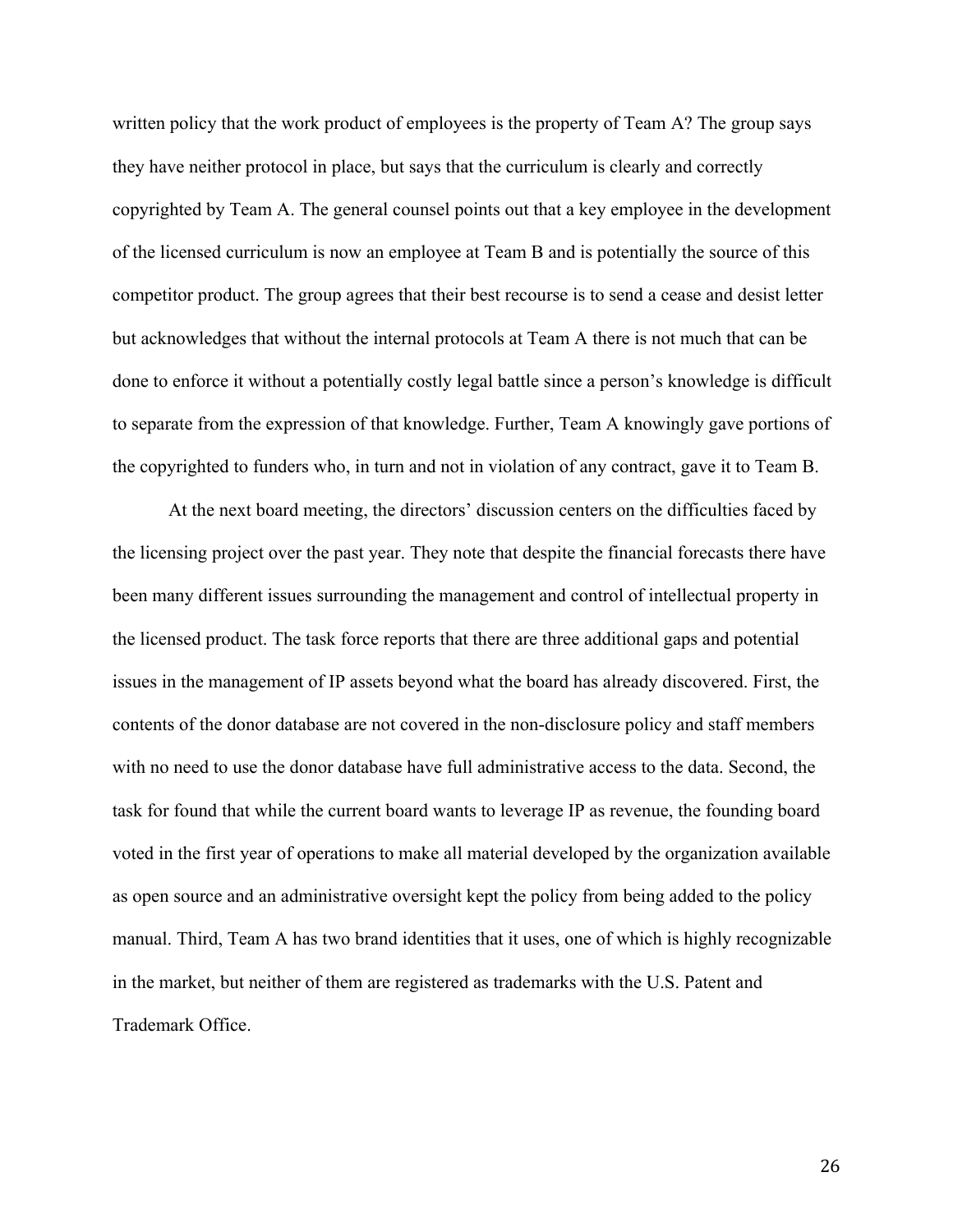The directors note that these issues would not have arisen in their for-profit companies, because the knowledge assets of the industrial firm are at least as important as the financial assets and have explicit policies and protocols for the IP asset management. The directors agree that they failed to be aware of and to manage the IP assets of the social enterprise despite their attempt to leverage the assets as a product for revenue generation. They reflect that not only did their revenue strategy falter within a year, the costs of dealing with the IP issues after launching the curriculum product have been a strain on the staff, volunteers, board members, and financial resources to the detriment of all stakeholders. The board resolved to review their fiduciary duty to organizational assets by re-examining Team A's founding documents, vision, mission, and values statements. Once that was complete, they would consider how to craft policies to manage all of the organizational assets so that future directors do not encounter the same asset management challenges in governing for the successful achievement of strategic objectives.

The example is fictitious, but all of the scenarios presented are realistic conflicts that are routinely encountered in the governance and stakeholder relations of social sector organizations. The survey responses also give a good indication that these are actual gaps in IP management that exist in their organizations. As the sector increasingly prioritizes innovation, the acceleration of problem solving, and the introduction of new organizational forms, the need for those in governance positions to be aware of and managing for all organizational assets is crucial. It is also important that staff identify and catalog the knowledge assets being used, developed, and revised within the organization and communicate that to their governance teams.

There is no right way for a social sector organization to choose *how* they manage and protect their IP assets. Indeed, as discovered reviewing case studies of social enterprises, nonprofits SEs vary greatly in the way they manage their IP to meet strategic objectives (Walker,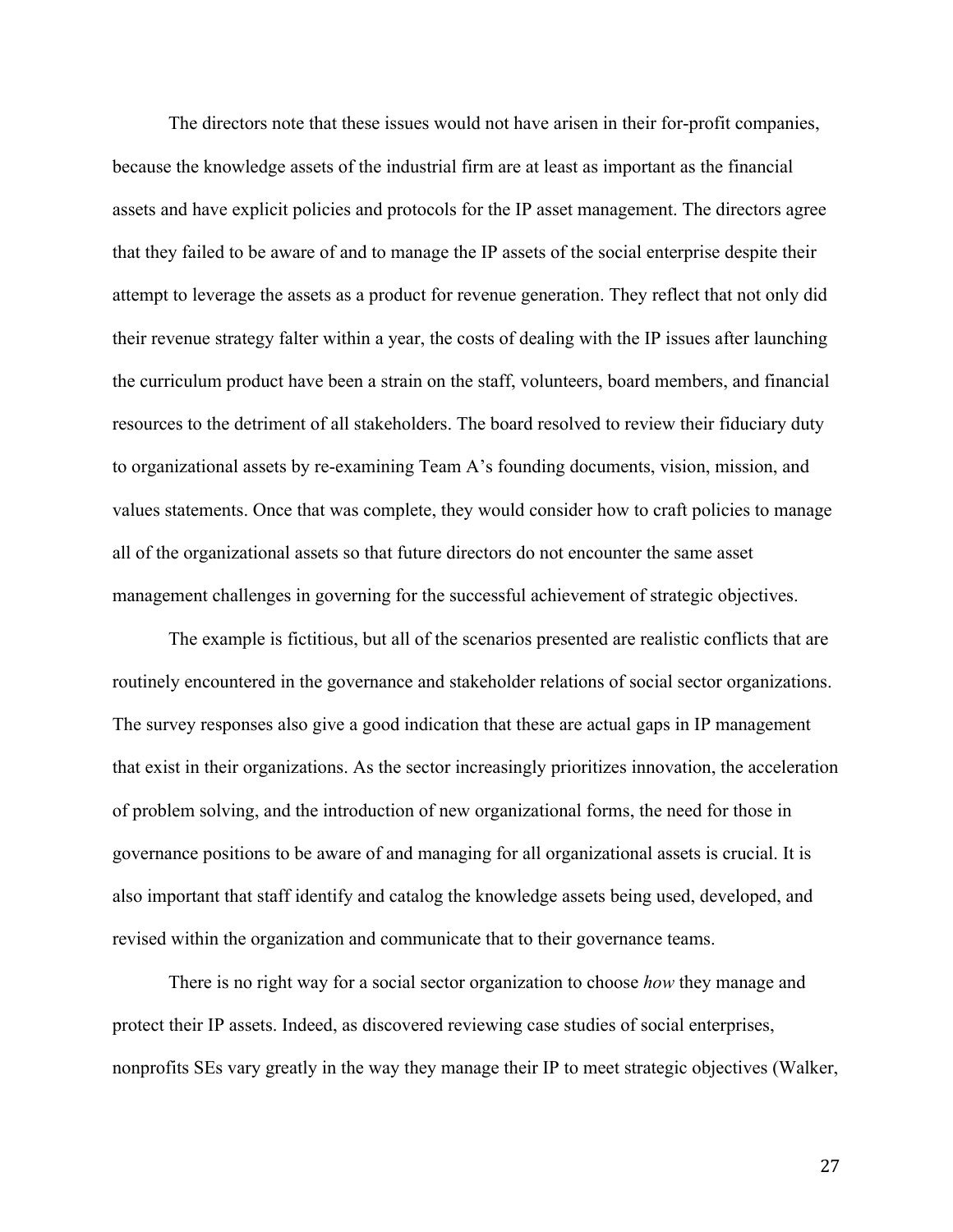2013). They do, however, share the common trait of leveraging their innovations to achieve scaling, growth, or replication objectives. Successfully leveraging the innovation for long-term achievement and sustainability requires governance teams to look beyond the financial asset management model. Leadership teams must learn to identify, articulate, and manage intangible knowledge assets that are the crucial components of how social sector organizations solve problems and create impact.

#### **VIII. Future Research**

The responses from this survey provoke many questions for further study, though the questions that follow are by no means exhaustive. The first of which is how does SE IP management compare with a sample of 501c3 organizations that disregards the concept of innovation? Are SEs more aware of and actively managing IP than any other 501c3?

The sample is too small to know how representative it is across the SE landscape. In addition to a larger sample and response rate, the data collected with this survey would be enhanced with information about the age of the SE, the composition of the board of directors, the number of staff and constituents served, and financial statements. This information could be used to show how differences in IP management correlate to the financial and impact metrics of the SE.

It is clear that, at least among those that participated in the survey, SEs are able to identify IP among the organization's assets and that most take the necessary steps to ensure legal protection. Further, some will even defend their legal rights by taking action against infringers. This prompts questions of whether SEs are more apt to take legal action, in general, to protect IP, or if this is true of all non-profits. How do they scan for infringers? Are certain types of IP more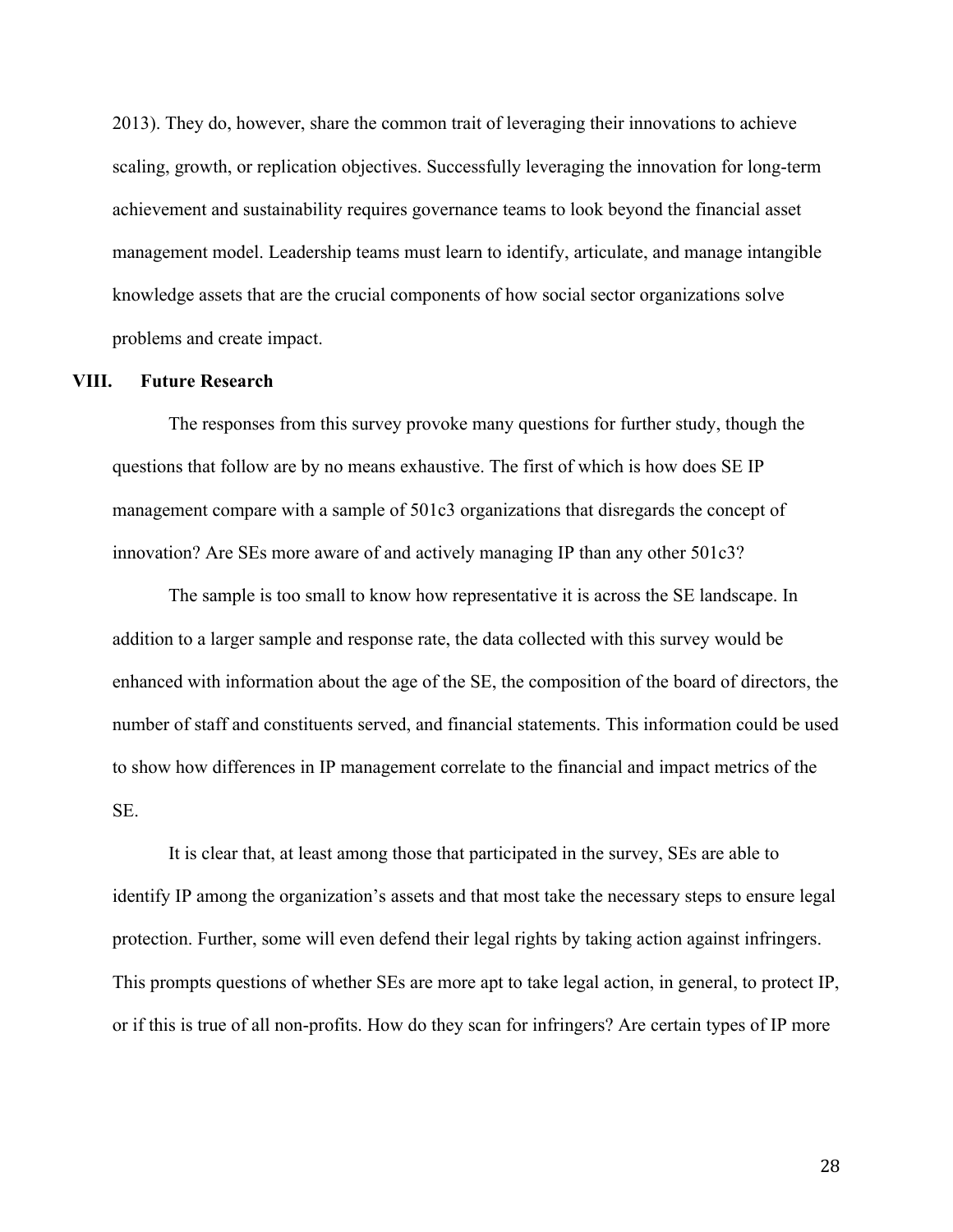zealously defended than others? What legal recourse do they take and what resources do they expend in that process?

Only slightly more than half of the respondents with IP also have written policies for management and strategic use of their IP. By far, the most common policy is on non-disclosure when partnering with other organizations, making protection of the IP a clear priority. Also common among the written policies are standards for brand and trademark display which signals that this is important to the organization. Policies on strategic use, non-compete clauses, and enforcement of rights through legal means were less common, but this does not prove that organizations do not manage the IP via these methods. It only indicates that these processes are not a part of codified internal controls. Future inquiries could look at organizational management of IP versus the written policies that guide that management to discover whether SEs forgo written policies but are still active and strategic IP managers, which is what the respondents' answers to questions about leveraging IP seem to imply. It would also be useful to know the form and function of IP within an organization to know if certain policies or management tools are even necessary. For example, if an SE's only IP is its logo, which is a trademark, is a policy on non-compete clauses necessary?

The data also indicates, as mentioned earlier, that organizations with IP developed with foundation or government money are less likely to have written policies on IP management. Why is this the case? Do SEs that capitalize their own intellectual property create policies because the IP is an investment of finite resources and therefore more dear? Do SEs consider IP developed with a funder's capital to be more of a public good, rather than a private one, given the publicbenefit origins of the capital? Is this dichotomy unique to SEs or does it exist across all 501c3 organizations?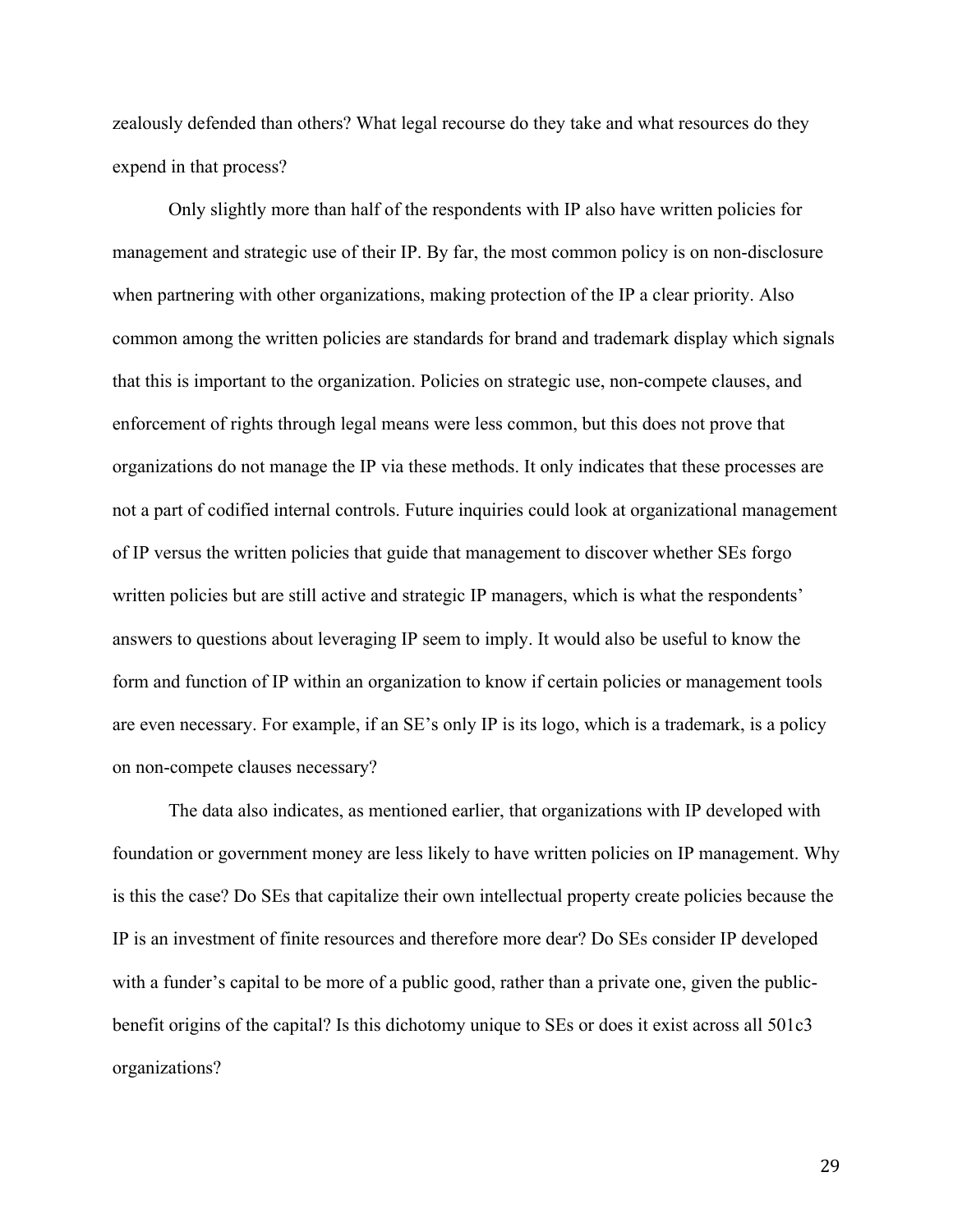SEs responded that IP management is a mix of strategies. Only one firm licensed IP, leveraged it for revenue generation, and incorporated it into market expansion opportunities. The same firm uses IP to recruit both employees and board members. However, that organization did not use it to leverage investors via government grants or contracts. The rest of the 19 respondents ranged from indicating none of those strategies to a mix of, on average, 3 or 4 strategies. IP strategy maximization is not required of firms and may not be relevant to many firms. Future investigations could look at the type and function of a firm's intellectual property and compare it to the management strategies utilized and correlate it to specific organizational goals for revenue generation, recruitment, niche protection, and scaling/growth. The data suggests that SEs, especially those not engaging in any IP strategy, utilize other assets or methods to achieve their goals. If this is the case, does this differentiate an SE from any other 501c3, or is the strategic use of IP a critical component of SE?

Finally, the number of follow-up emails from respondents interested in the results indicates a high level of interest in some organizations for comparing and understanding the landscape of IP strategy and management in SE. Given the prevalence of intellectual property in non-profits, this knowledge could be useful to the entire non-profit sector by providing another set of strategies that manage IP assets to help organizations achieve mission. More time, resources, and different methodologies could very quickly add to the baseline data collected from this small sample. This survey is, hopefully, a starting place for future research into the innovations of social entrepreneurs and social enterprises.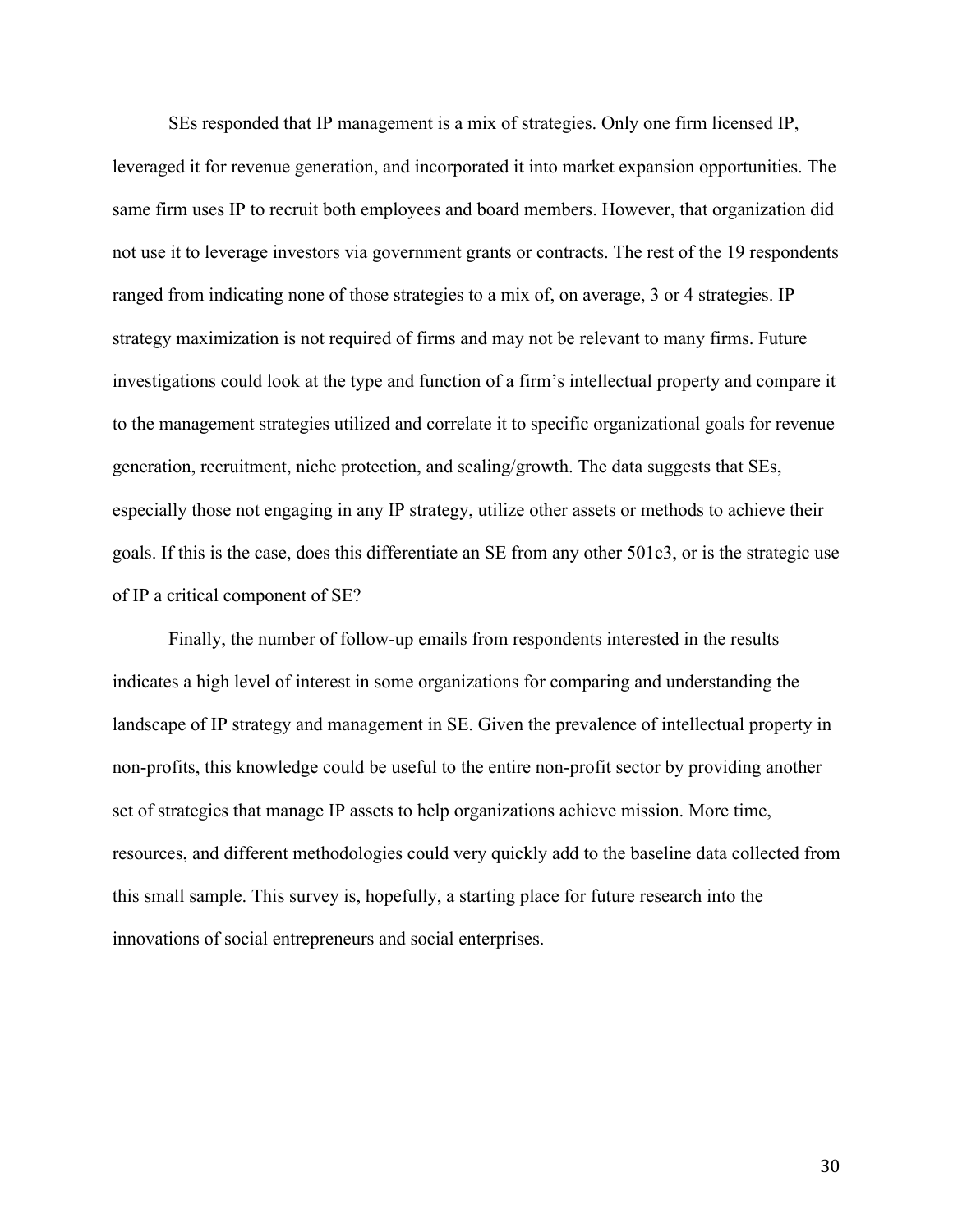#### Bibliography

- Akin, Gump, Strauss, Hauer & Feld, LLP. (2007). *Intellectual property alert*. [online] Washington, DC: DC Bar CED and Akins Gump. Available at: http://www.pbpatl.org.wp-contet/uploads/2011/12/IPforNonprofitsDCBar1.pdf [Accessed 05 January 2014].
- Bingham, A. and Spradlin, D., 2011. *The open innovation marketplace: creating value in the challenge driven enterprise*. Upper Saddle River, NJ: FT Press.
- Bloom, M. G., 2011. University and non-profit organization licensing in the United States: Past, present and in the future—part I. *The Licensing Journal*, May Issue, pp. 1-9.
- Bloom, M. G., 2011. University and non-profit organization licensing in the United States: Past, present and in the future—part II. *The Licensing Journal*, June/July Issue, pp. 9-16.
- Bontis, N., 2001. Assessing knowledge assets: a review of the models used to measure intellectual capital. *International Journal of Management Reviews*, 3(1), pp.41-60.
- Brody, E., 2006. The legal framework of nonprofit organizations. In: W.W. Powell and R. Steinberg, eds. 2006. *The non-profit sector: a research handbook*. New Haven, CT: Yale University Press. Ch. 11.
- Bugg-Levine, A. and Emerson, J., 2011. *Impact investing: transforming how we make money while making a difference*. San Francisco, CA: Jossey-Bass.
- Clowney, S. (2011). Property in law: Government rights in legal innovations. *Ohio State Law Journal*, *72*(2), 2-56.
- Cockburn, I. M. and Henderson, R., 2003. *Survey results from the 2003 Intellectual Property Owners Association survey on strategic management of intellectual property*. [online] Washington, DC: Intellectual Property Owners Association. Available at: http://www.ipo.org/wp-content/uploads/2013/04 /survey\_results\_revised.pdf [Accessed 09 November 2013].
- Fisher, III, W.W. and Oberholzer-Gee, F., 2013. Strategic Management of Intellectual Property: an integrated approach. *California Management Review*, 55(4), Summer Issue, pp. 157- 183.
- Fishman, J.J. and Schwarz, S., 2010. *Nonprofit organizations: cases and materials*. 4<sup>th</sup> ed. New York, NY: Foundation Press.
- Gosseries, A., Marciano, A. and Strowel, A. eds., 2008. *Intellectual property and theories of justice*. New York, NY: Palgrave Macmillan.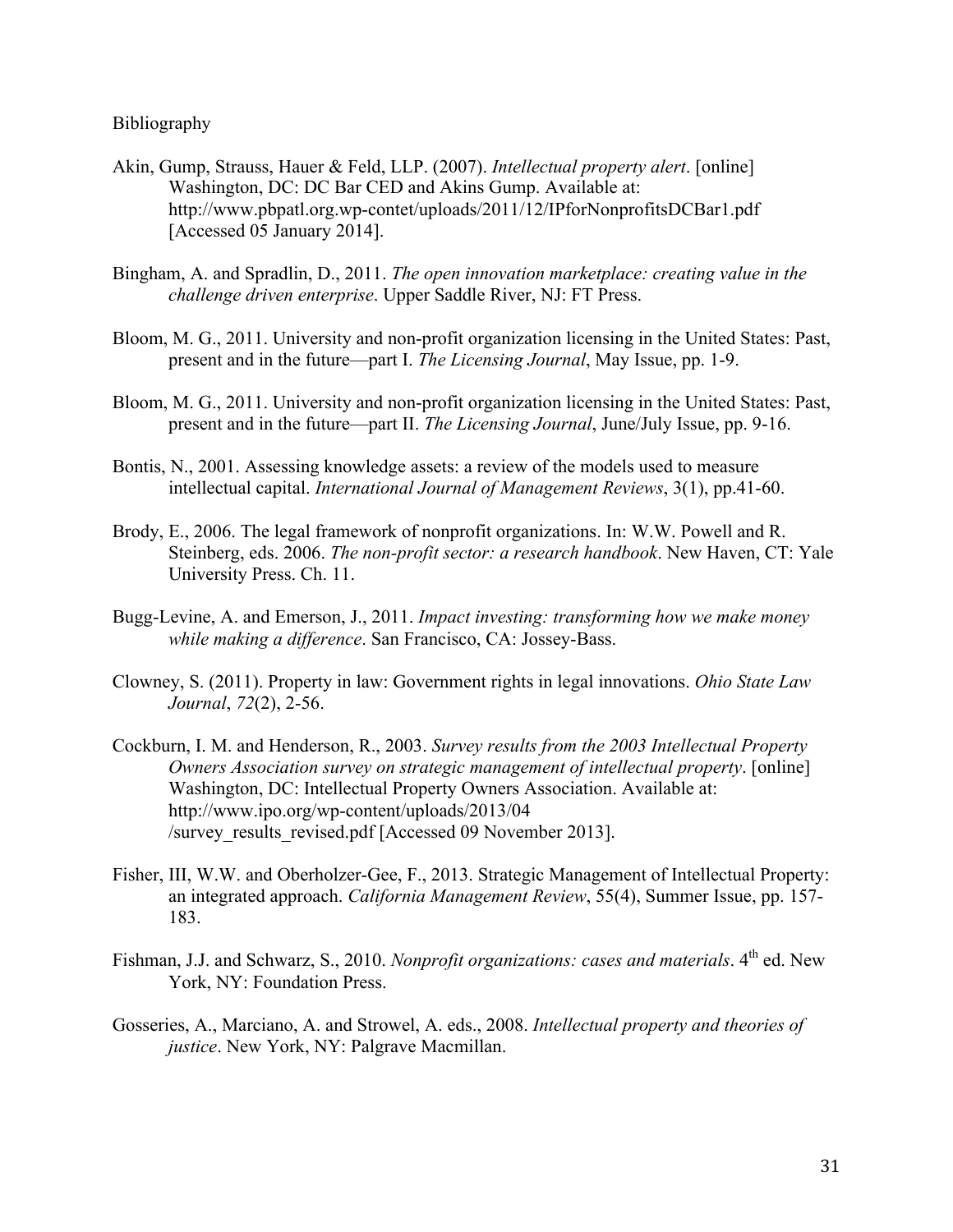- Henkel, J., Baldwin, C.Y., and Shih, W., 2012. (working paper) *IP Modularity: profiting from innovation by aligning product architecture with intellectual property*. [online] Available at: http://www.hbs.edu/faculty/Publication%20Files/13-012\_a4492d1d-8ab9-4a9c-9a04- 67a848111dfa.pdf [Accessed 12 January 2016].
- Hopkins, B.R., and Gross, V.C., 2010. The legal framework of the nonprofit sector in the United States. In: D.O. Renz and R.D. Herman, eds. 2010. *The Jossey-Bass handbook of nonprofit leadership and management*. San Francisco, CA: Jossey-Bass. Ch. 2.
- Intellectual Property Office, 2010. *Intellectual property enforcement in smaller UK firms*. [online] Newport, UK: Intellectual Property Office. Available at: http://www.ipo.gov.uk/ipresearch-ipenforcement-201010.pdf [Accessed 11 November 2013].
- Jewell, C., 2013. IP and Philanthropy: the Gates Foundation's approach. *WIPO Magazine*, [online] Available at: http://www.wipo.int/wipo\_magazine/en/2013/04/article\_0006.html [Accessed 05 May 2015].
- Johnson, L.D., Neave, E.H., Pazderka, B., 2001. *Knowledge, innovation and share value*. [online] Queen's Centre for Knowledge-Based Enterprises. Available at: http://www.business.queensu.ca/kbe [Accessed 02 February 2016].
- Kong, E., 2003. Using intellectual capital as a strategic tool for non-profit organisations. *The International Journal of Knowledge, Culture and Change Management*, 3, pp. 467-474.
- Kong, E., 2007. The strategic importance of intellectual capital in the non-profit sector. *Journal of Intellectual Capital*, 8(4), pp. 721-731.
- Landes, W. M. and Posner, R. A., 2003. *The economic structure of intellectual property law*. Cambridge, MA: The Belknap Press of Harvard University Press.
- Lenkowsky, L., 2013. *Discussion on IP rights of employees and volunteers in nonprofits*. [video call] (Personal communication, 2 May 2013).
- Lessig, L., 2002. *The future of ideas: the fate of the commons in a connected world*. New York, NY: Vintage Books.
- National Sciences and Engineering Research Council, 2008. *Intellectual property survey questions*. [online] Ottawa, ON:NSERC. Available at: http://www.nserccrsng.gc.ca/\_doc/Policies-Politiques/IPSurvey-SondagePI\_eng.pdf [Accessed 11 November 2013].
- Phelps, M. and Kline, D., 2009. *Burning the ships: intellectual property and the transformation of Microsoft*. Hoboken, NJ: John Wiley & Sons, Inc.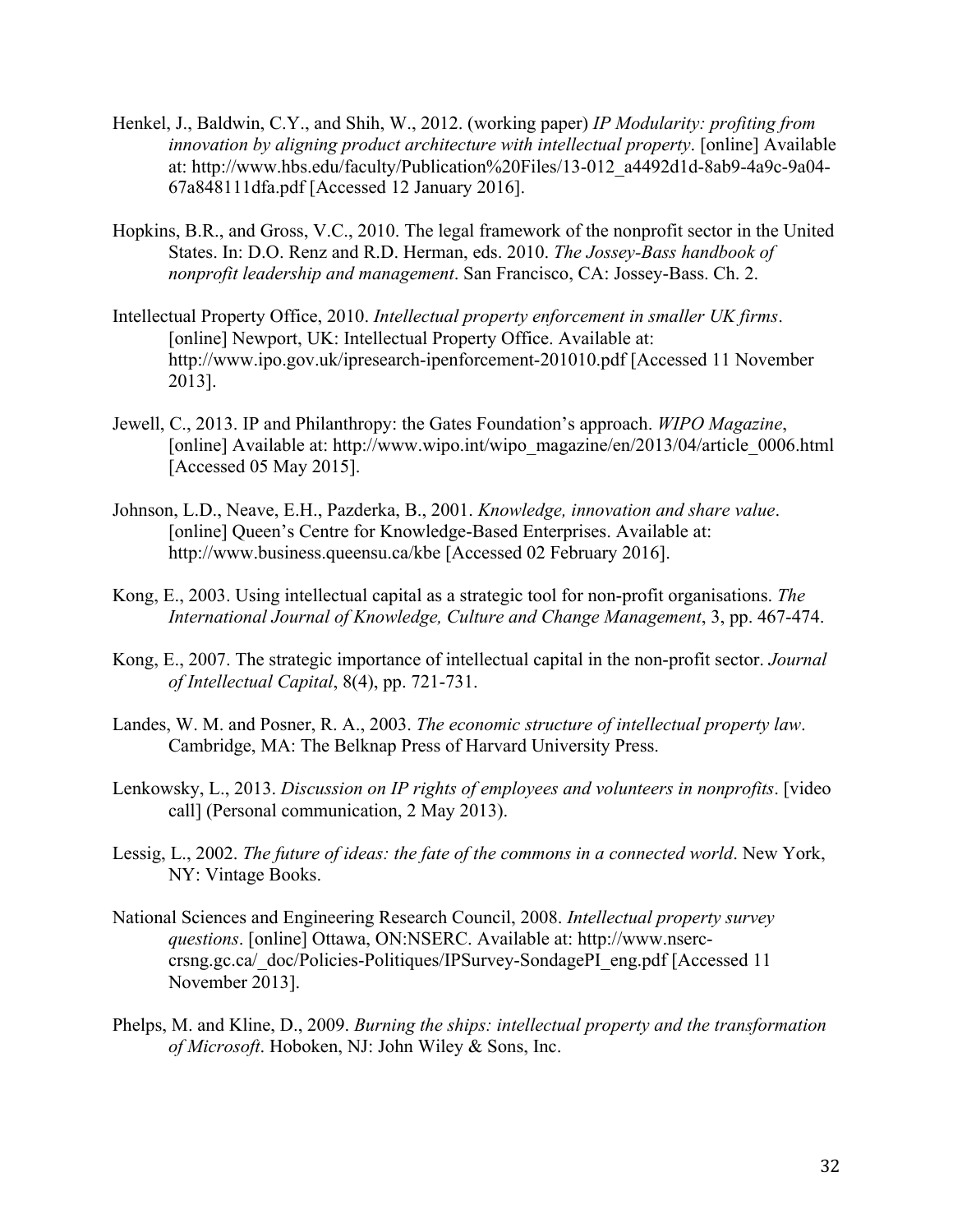- Roijakkers, N., Leten, B., Vanhaverbeke, W., Clerix, A., and Ven Helleputte, J., 2013. Orchestrative innovation ecosystems. In: DRUID, *35th DRUID Celebration Conference 2013*. Barcelona, Spain, 17-19 June 2013. Barcelona: ESADE Business School.
- Sheen, P., 2000. *Managing intellectual property and licensing: a study on cooperative research centres*. [online] Available at: http://eprints.qut.edu.au/16010/1/Peter\_Sheen\_Thesis.pdf [Accessed 11 November 2013].
- Social Impact Exchange, 2014. *S&I 100 Index*. [online] Available at: http://www.socialimpactexchange.org/exchange/si-100 [Accessed 15 February 2014].
- Strickland, Jr., W. E., 2013. *IP strategy at Manchester Bidwell Corporation*. [conversation] (Personal communication, 22, February 2013).
- Tripp, K. D., 2013. It's not all about growth for social enterprises. *HBR Blog Network*, [blog] 21 January. Available at: http://blogs.hbr.org/cs/2013/01/its\_not\_all\_about\_growth\_for\_s.html [Accessed 21] January 2013].
- Tuckman, H.P. and Chang, C.F., 2006. Commerical activity, technological change, and nonprofit missions. In: W.W. Powell and R. Steinberg, eds. 2006. *The non-profit sector: a research handbook*. New Haven, CT: Yale University Press. Ch. 27.
- Vogel, D., 2005. *The market for virtue: the potential and limits of corporate social responsibility*. Washington, D.C.: Brookings Institution Press.
- Walker, M., 2013. *Social enterprise IP comparisons*. [paper] Available at: http:www.walkerphilanthropicconsulting.com/blog
- World Intellectual Property Office, 2011. *World Intellectual Property Report: the changing face of innovation*. [pdf] Geneva: Word Intellectual Property Office. Available at: http://www.wipo.int/edocs/pubdocs/en/intproperty/944/wipo\_pub\_944\_2011.pdf [Accessed 09 December 2015].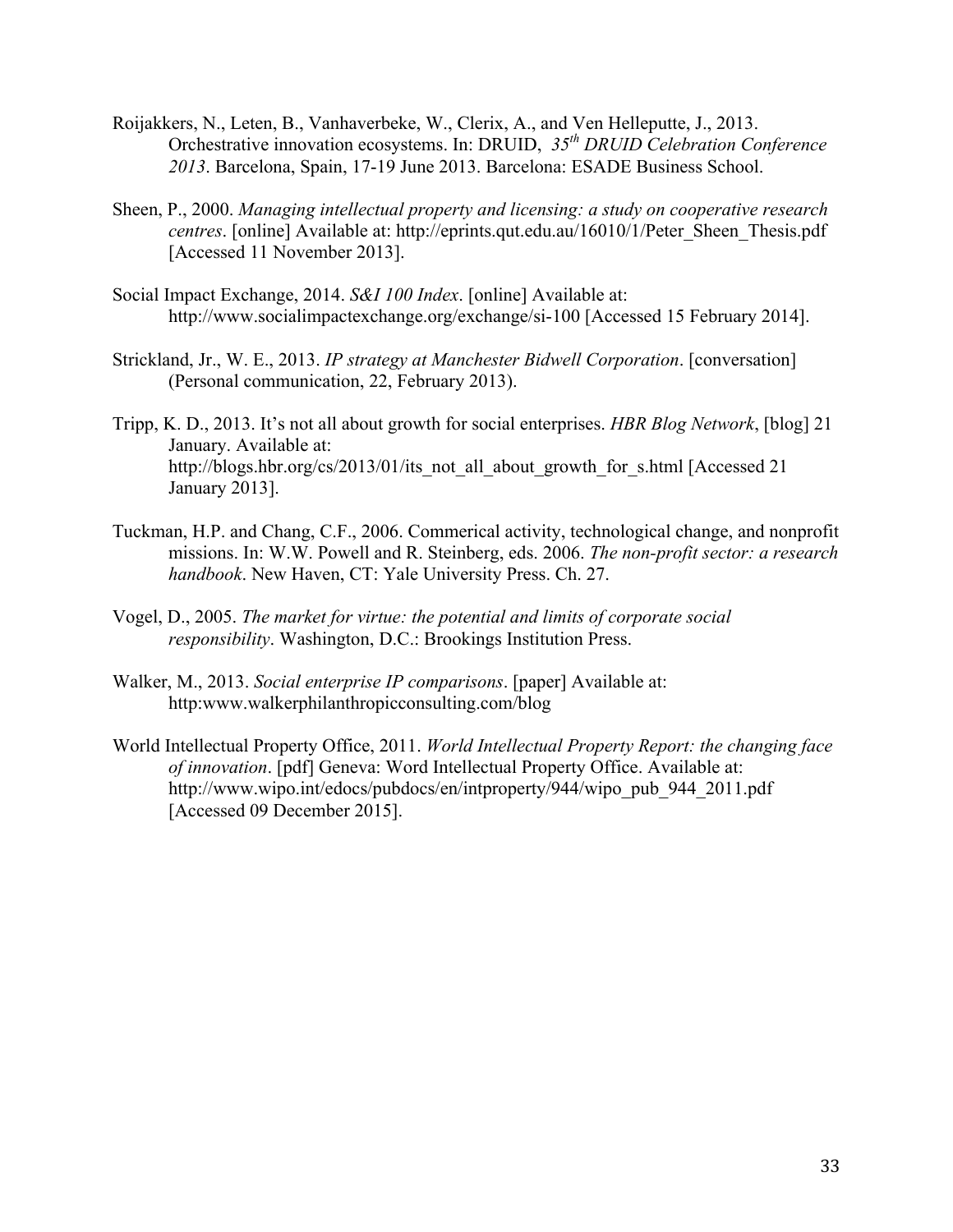Appendix A

Alpheus Bingham & Dwayne Spradlin, *The Open Innovation Marketplace: Creating Value in the Challenge Driven Enterprise*. FY Press, 2011.

Henry Chesborough, *Open Innovation: Researching a New Paradigm.* Oxford University Press, 2006

Axel Gosseries, Alain Strowel & Alain Marciano (Editors), *Intellectual Property and Theories of Justice*. Palgrave Macmillan, 2010.

William Landes & Richard Posner, *The Economic Structure of Intellectual Property Law*, Belknap Press, 2003.

Lawrence Lessig, *The Future of Ideas: The Fate of the Commons in a Connected World*, Vintage, 2002.

Marshal Phelps & David Kline, *Burning the Ships: Transforming Your Company's Culture Through Intellectual Property Strategy*. Wiley, 2010.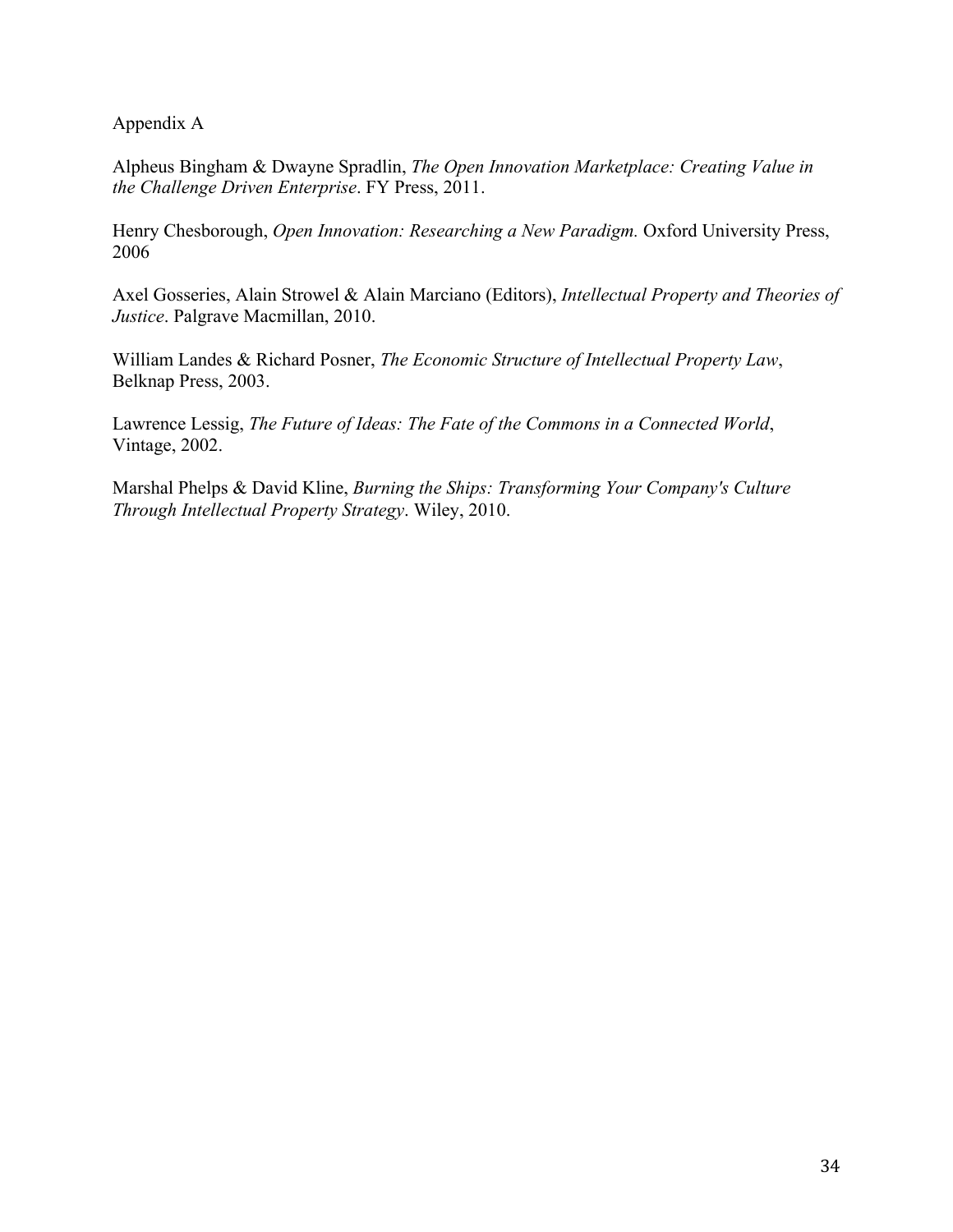# Appendix B: Final Draft of Complete Survey

Thank you for participating in this survey of intellectual property in the nonprofit sector. The survey should take approximately 15 minutes to complete and all responses will remain confidential. Please limit your responses to reflect only the organization at which you currently work.

Please indicate which of the following forms of intellectual property the organization has as part of its assets, brand, services, marketing and/or program materials. Please check all that apply.

| Trademark                            |
|--------------------------------------|
| Copyright                            |
| Trade secret                         |
| Patent                               |
| Other (please describe in box below) |
| None of the above                    |
|                                      |

In the previous question you indicated that the organization has trademark, copyright, or both. Please indicate which, if any, are officially registered.

- О. Copyright is registered with the U.S. Copyright Office
- 0. Trademark is registered with the U.S. Patent & Trademark Office
- О Both are registered
- О Neither are registered
- $\bigcirc$  I don't know

Does the organization have a written policy (or policies) regarding the intellectual property?

- О. Yes
- О  $N<sub>0</sub>$
- О I don't know

What does that policy (or policies) cover? Please check all that apply.

- П Licensing of intellectual property
- П Sale or transfer of intellectual property
- П Safeguarding intellectual property through non-disclosure agreements when partnering with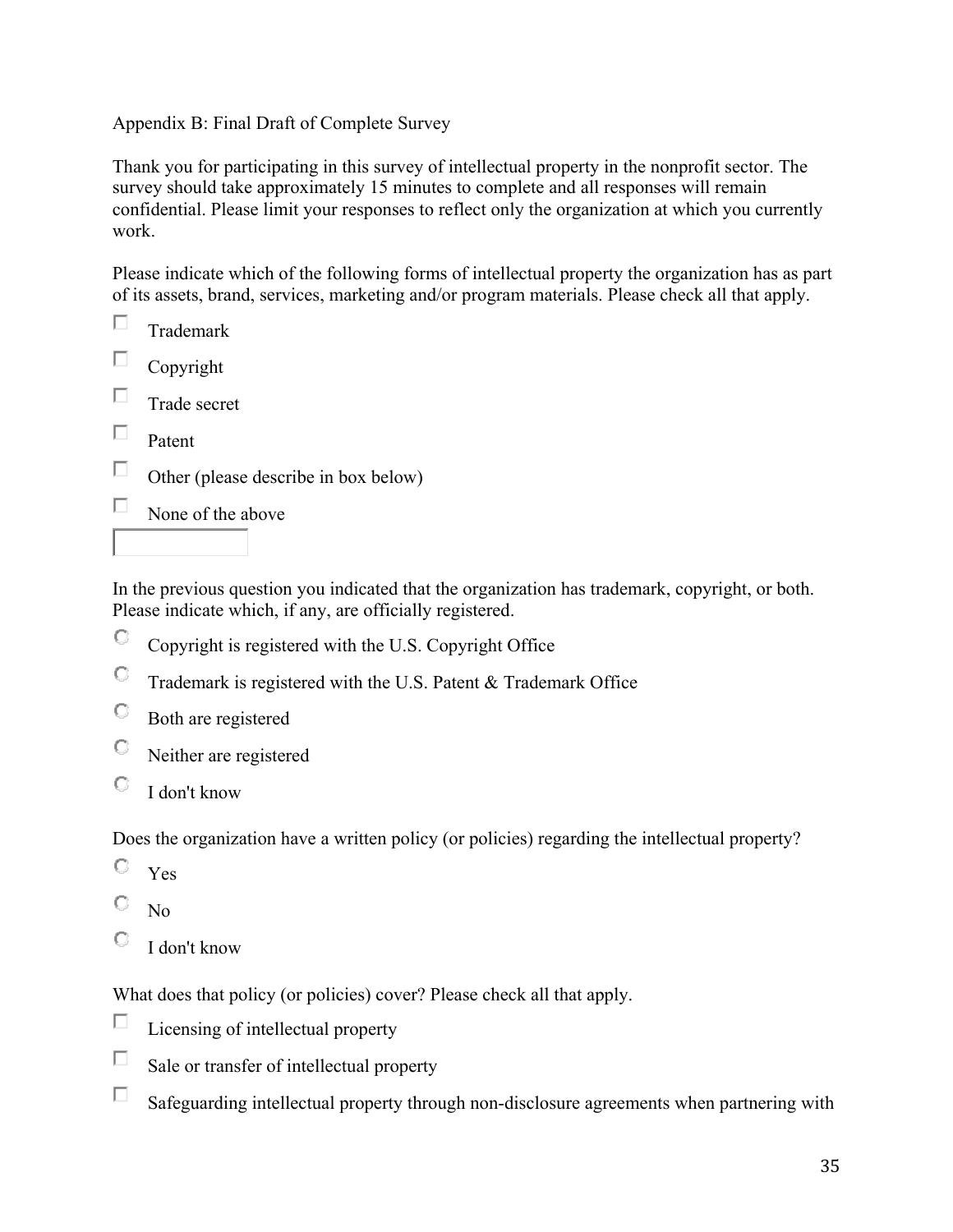other organizations

П Registration of intellectual property with relevant governmental agencies (e.g., U.S. Patent Office)

П Using intellectual property as a strategic tool

П Enforcement of intellectual property rights through legal means (e.g., . patent enforcement or copyright infringement)

- $\Box$ Non-compete clause in employment agreements
- П Proper use and display of brand and trademark
- $\Box$ Other (please describe in the box below)

Who suggested the need for intellectual property policies?

- О Board of Directors, or similar
- О Management
- O Outside legal counsel
- О. Other (please describe in box below)

Who has the day-to-day responsibility for intellectual property within the organization?

- О CEO/Executive Director
- $\hbox{C}$ COO
- $\mathbb{C}^-$ CIO
- $\circ$ Chairman of the Board, or similar
- $\mathbb{C}^-$ Other (please describe in box below)

Is this responsibility outlined in a policy?

- O Yes
- О No

Has your organization ever enforced its intellectual property rights through legal action?

Yes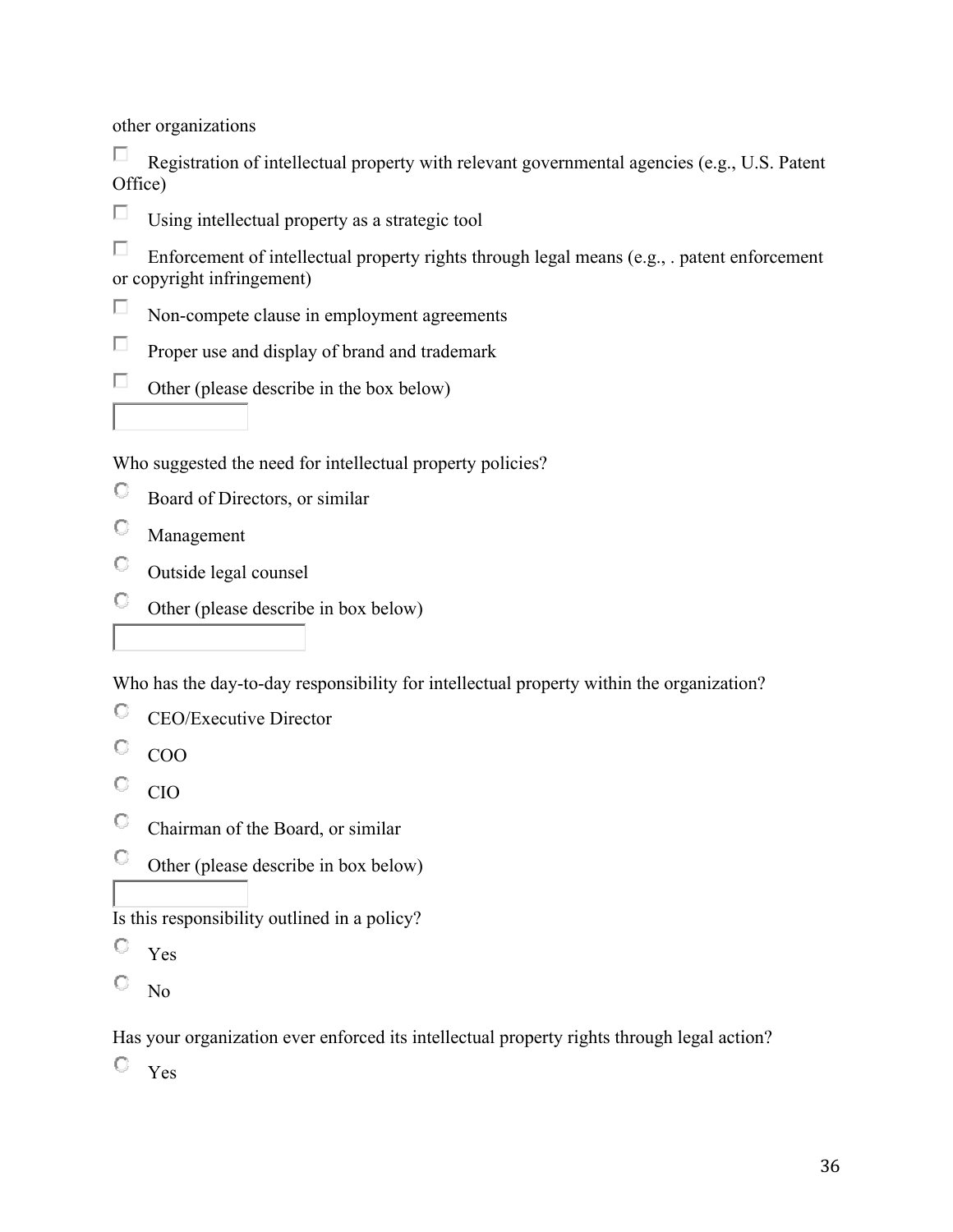$\mathbb{C}^-$ No

O I don't know

Was any of the organization's intellectual property created with funds from a foundation or government agency?

 $\circ$ Yes

О No

 $\mathbb{C}$  I don't know

Does the funder retain any rights to the intellectual property their funds developed?

- Yes
- О No
- 0. Depends on the funder
- O. I don't know

Does the organization hold the rights to the intellectual property developed with a funders money?

- $\mathbb{C}$  Yes
- О No
- О Depends on the funder
- О I don't know

Does an employee of the organization hold the rights to any of the intellectual property in use by the organization?

О. Yes

О No

О I don't know

Is there a policy regarding the vesting of rights for intellectual property developed while a person is employed by the organization?

О. Yes

О No

О. I don't know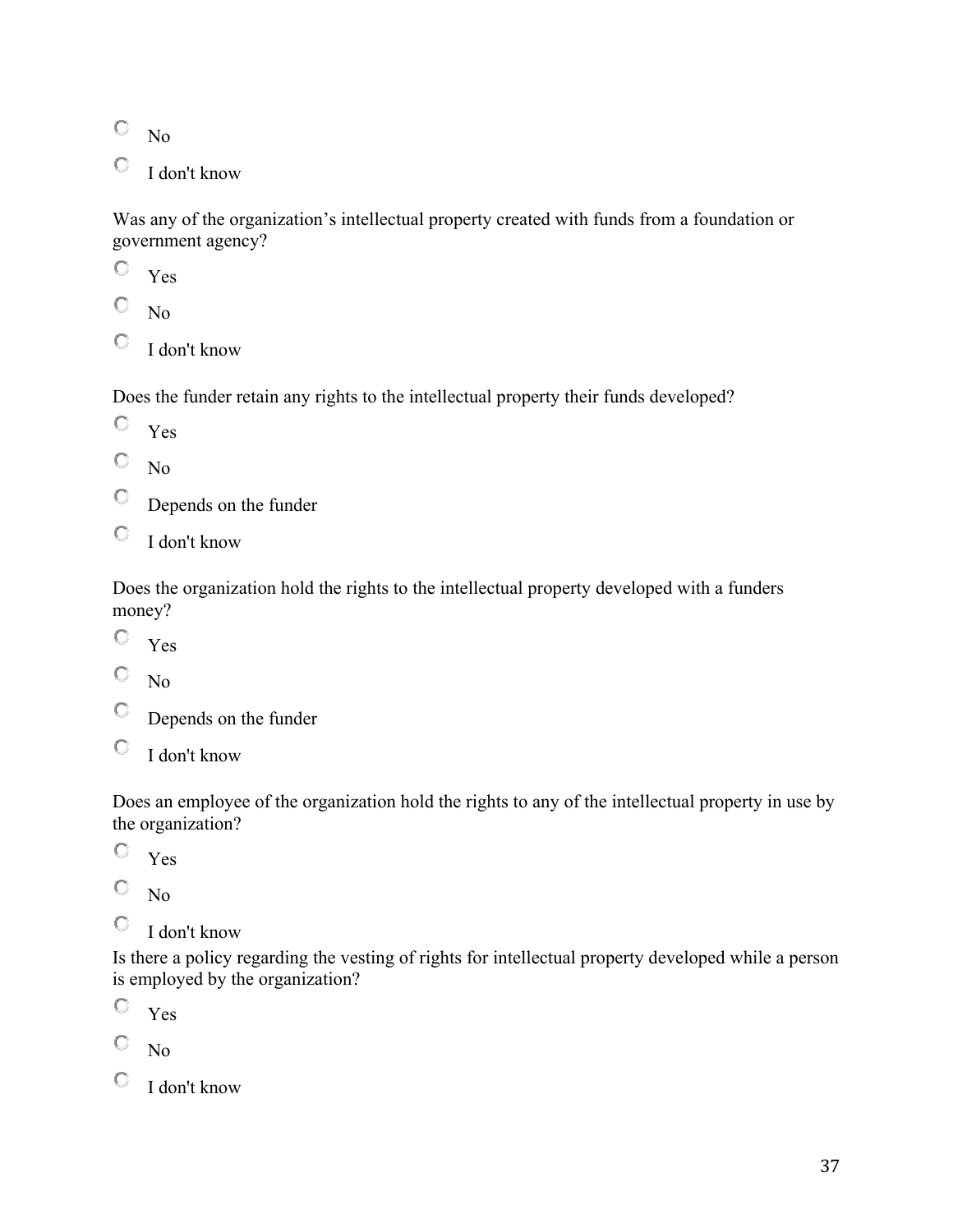Who is authorized to make decisions regarding the use of intellectual property on behalf of the organization?

- 0. CEO/Executive Director
- O COO
- О. CIO
- $\mathbf{C}$  . Chairman of the Board, or similar
- O., Other (please indicate in box below)

Is this decison-making authority outlined in a policy?

- О Yes
- 0. No

Does the organization license any of its intellectual property to other users?

- $\mathbb{C}$ Yes
- О No

Does the organization charge a fee for the license to the intellectual property?

- O Yes
- О No
- О Sometimes

Who do you license your intellectual property to? (Please check all that apply.)

- $\Box$ For profit organizations
- $\Box$ Non profit organizations
- П Government agencies

Are licensees permitted to modify the intellectual property for their own purposes?

- $\mathbb{C}^-$ Yes
- 0. No

Do licensees need to seek permission before making modifications to the intellectual property?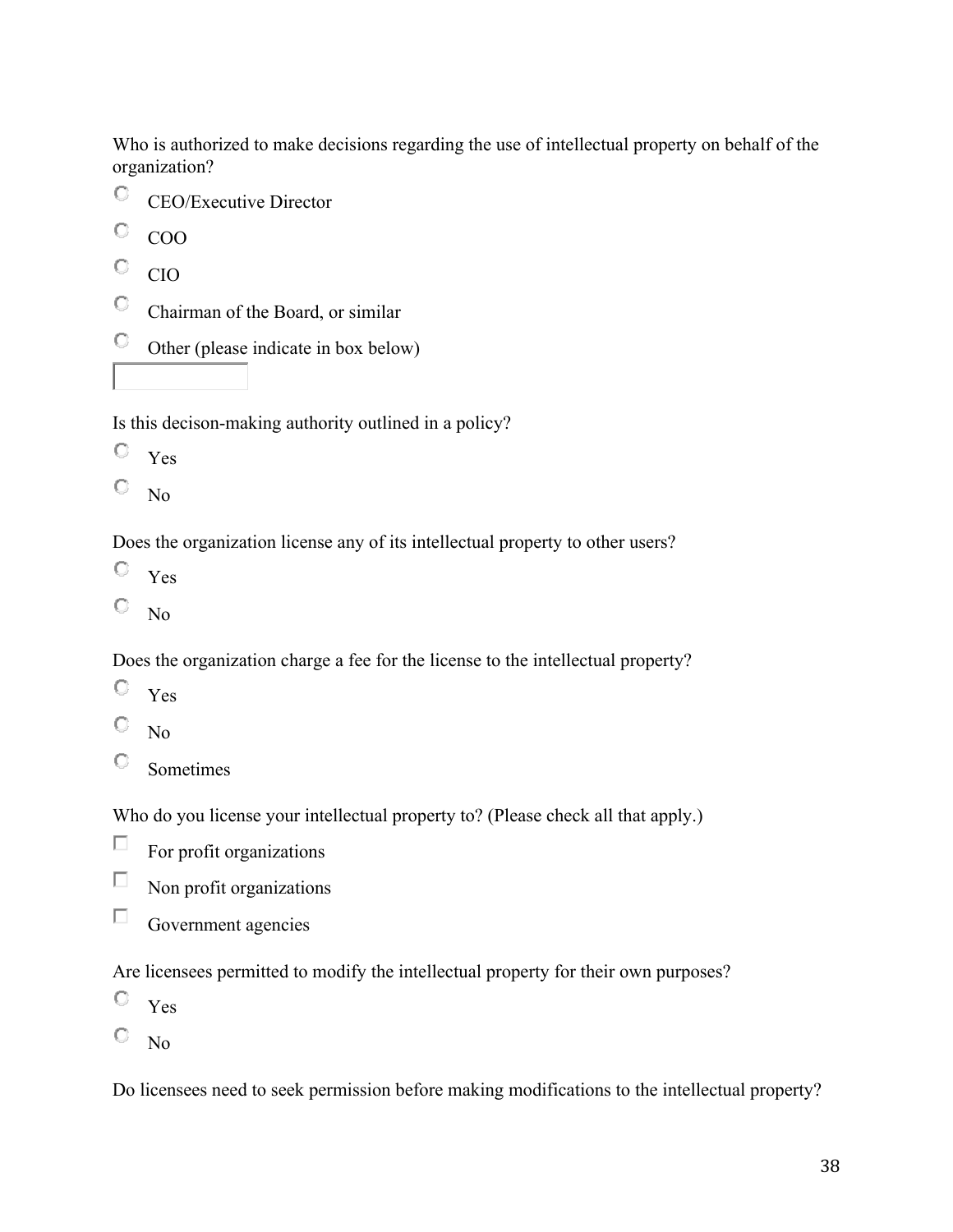Yes

 $\mathbb{C}^-$ No

Are licensees authorized to sell the intellectual property to others?

- О Yes
- О No

Are licensees authorized to give the intellectual property to others as long as they do not charge for it?

Yes

О. No

Is the organization's intellectual property used to earn income?

- $\mathbb{C}^-$ Yes
- О No
- О I don't know

How is intellectual property used to earn income? Please check all that apply.

| Program fees |  |
|--------------|--|
|              |  |

П Sales

П Contracts to provide goods or services

Is the organization's intellectual property leveraged to create partnership opportunities with other organizations or agencies?

- O. Yes
- O No
- O I don't know

What is the primary purpose of the partnerships leveraged through intellectual property? Please check all that apply.



Reach new constituents

П Advocate

П. Generate revenue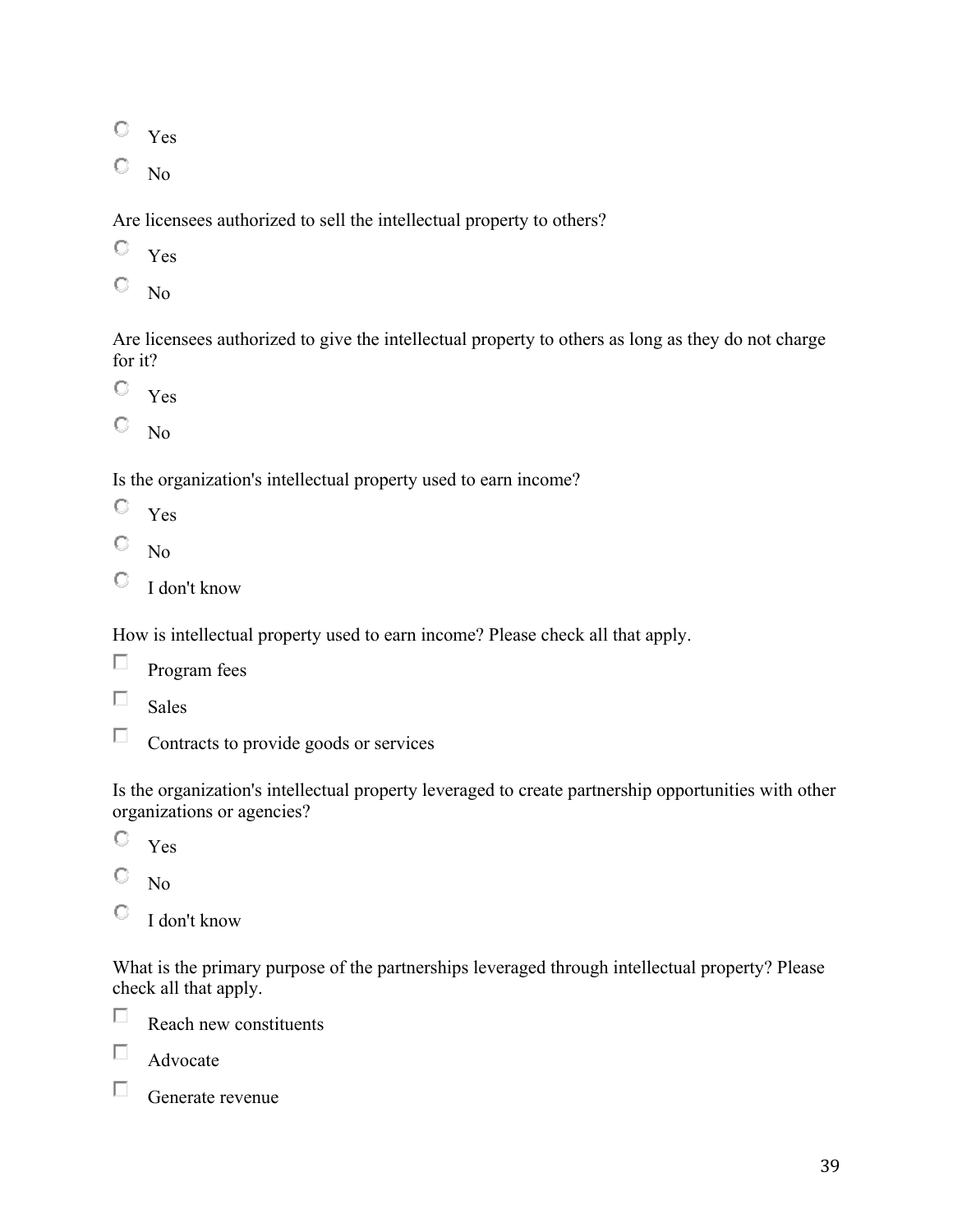$\Box$ Other (please describe in text box below)

Does the organization leverage the intellectual property to grow or scale the organization?

- O Yes
- О No
- O. I don't know

Does the organization have specific growth/scaling goals?

- $\hbox{C}$ Yes
- 0. No

Does the organization leverage the intellectual property to recruit employees or board members?

- 0 Just employees
- O Just board members
- О. Both employees and board members
- O Neither employees or board members
- O I don't know

Has leveraging the intellectual property resulted in a larger candidate pool in the organization's efforts to recruit either staff or board members?

О. Yes

O No

О I don't know

Does the organization leverage the intellectual property to seek grants or contracts from government agencies?

- О Yes
- О. No
- $\bigcirc$  I don't know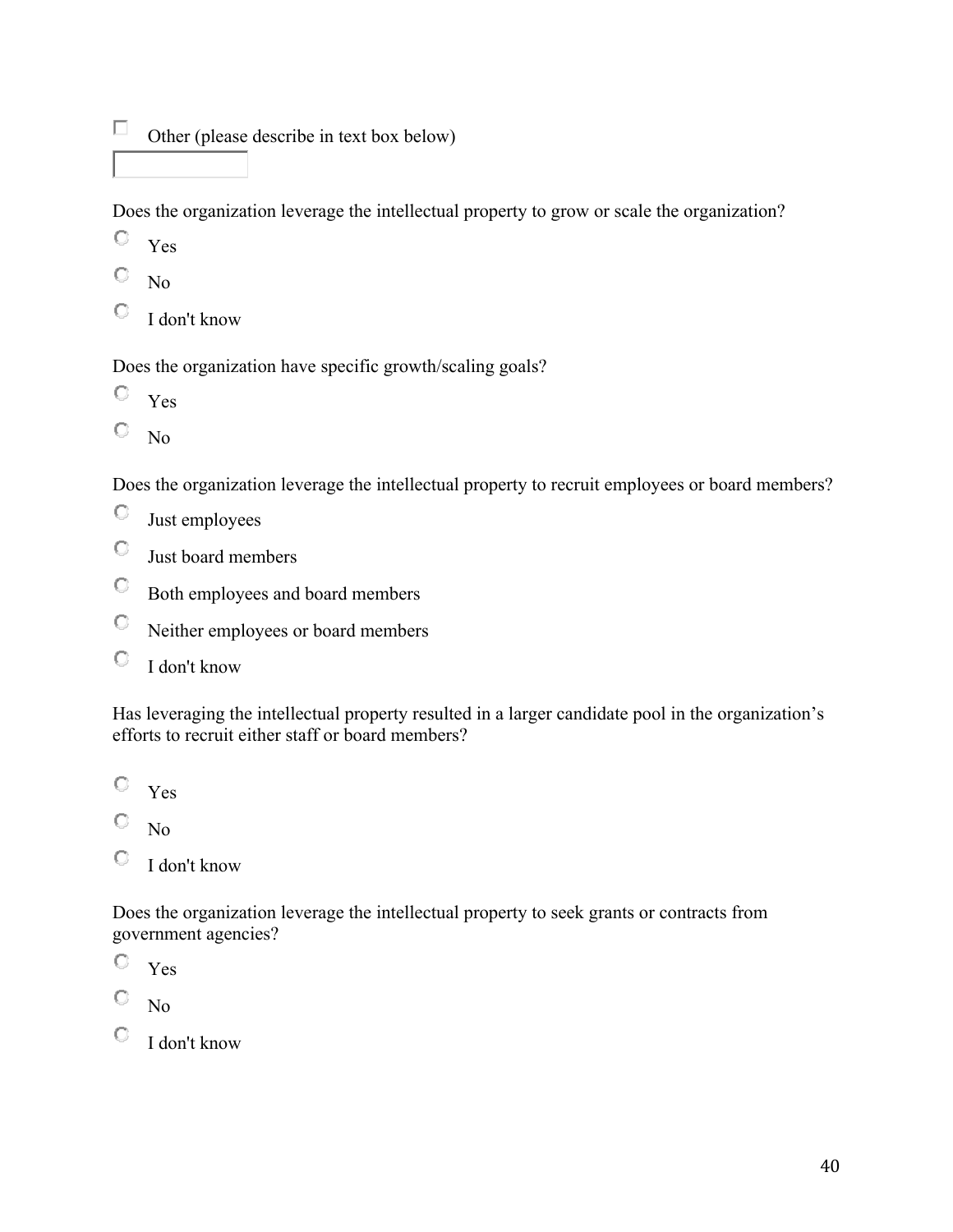Does the organization have any current grants or contracts from government agencies that incorporate the use of any of the organization's intellectual property to achieve the goals/deliverables of the agreement?

- 0. Yes
- О No

Does the organization leverage the intellectual property to seek grants or PRI (program-related investment) support from foundations?

- O Yes
- О No
- О. I don't know

Does the organization have any current grants or PRIs from foundations that incorporate the use of any of the organization's intellectual property to achieve the goals/deliverables of the agreement?

O. Yes

О. No

What is your position at the organization?

- $\mathbb{C}^-$ CEO/Executive Director
- О. COO
- $\mathbb{C}^-$ CIO

 $\circ$ Chairman of the Board, or similar

 $\heartsuit$  Other (please indicate in box below)

May we contact you with further questions?

- $\circ$ Yes
- 0. No

Please provide your first and last name.

Please provide a daytime phone number.

Please provide your email address.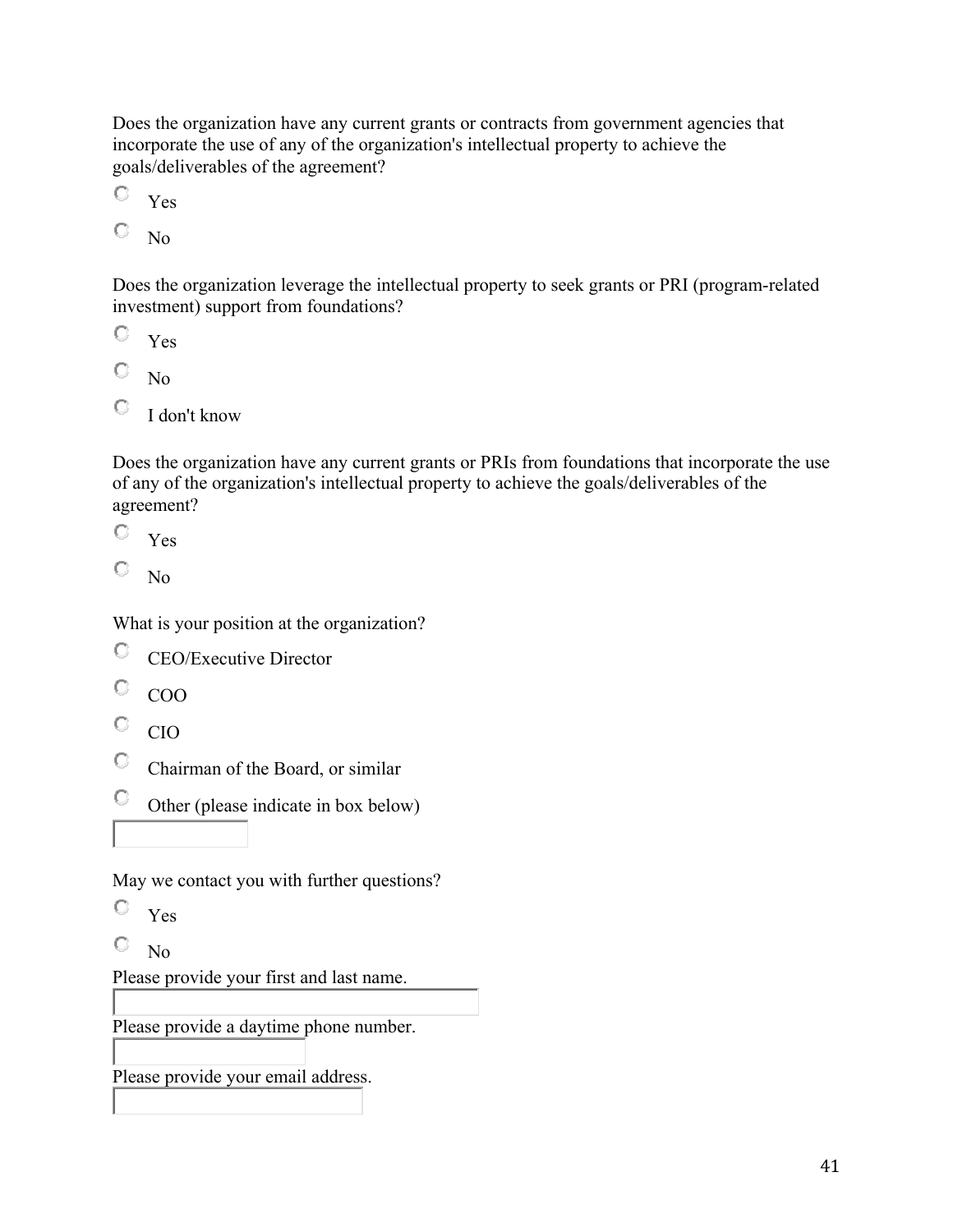Thank you for taking the time to respond to this research survey.

If you have questions regarding the survey, please contact Michelle Walker at walkermi@iupui.edu.